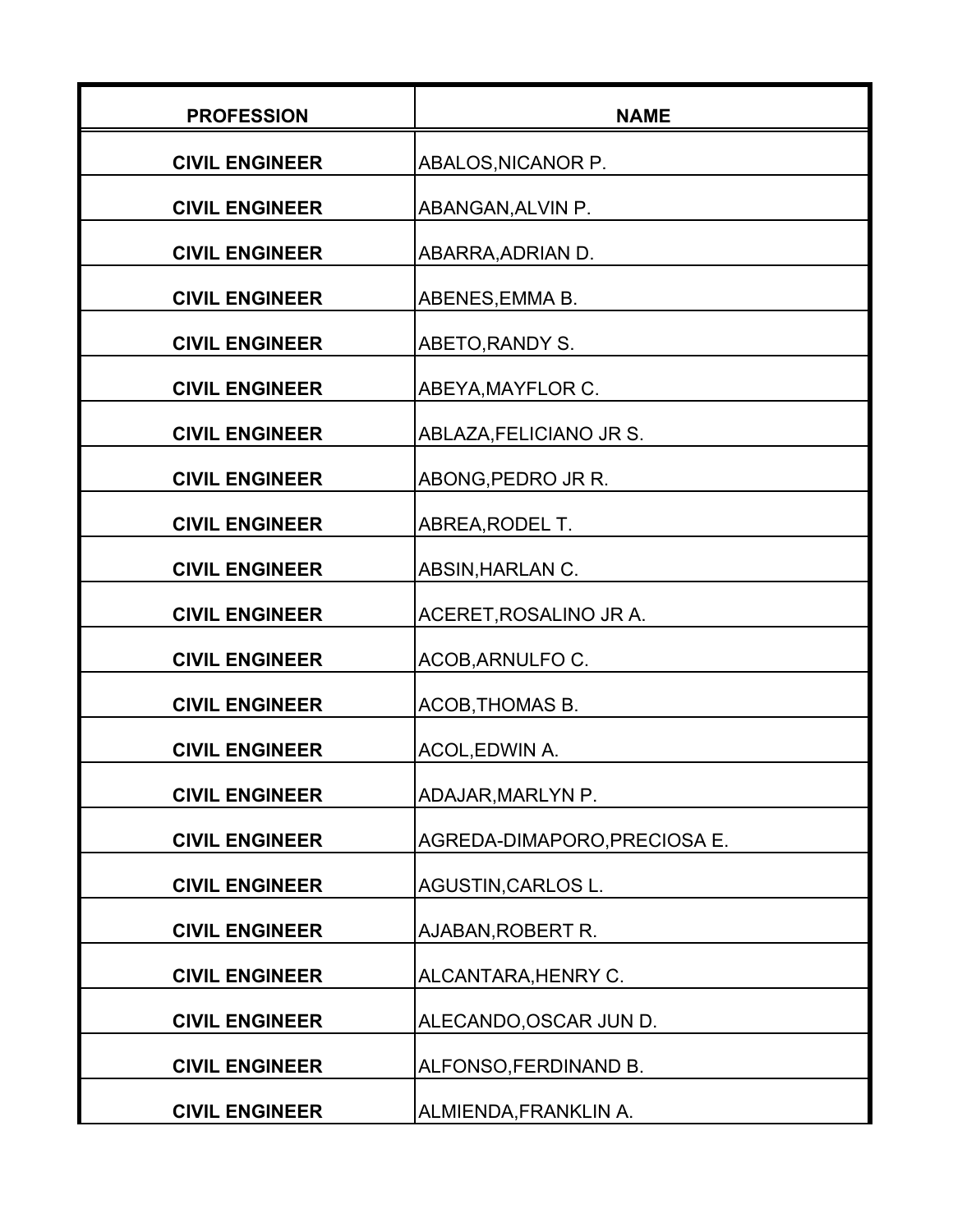| <b>CIVIL ENGINEER</b> | ALMODIENTE, ARNOLD A.      |
|-----------------------|----------------------------|
| <b>CIVIL ENGINEER</b> | ALTURAS, VINMAR NIÑO G.    |
| <b>CIVIL ENGINEER</b> | AMANG, ZANDRO C.           |
| <b>CIVIL ENGINEER</b> | AMPASO, AQUIL M.           |
| <b>CIVIL ENGINEER</b> | AMURAO, JEREMIAH JR F.     |
| <b>CIVIL ENGINEER</b> | ANCHETA, DANNISON M.       |
| <b>CIVIL ENGINEER</b> | ANCHETA, MARITES D.        |
| <b>CIVIL ENGINEER</b> | ANDA, CARLITO Z.           |
| <b>CIVIL ENGINEER</b> | ANDALES, MANUEL M.         |
| <b>CIVIL ENGINEER</b> | ANTONIO, ASHLEY B.         |
| <b>CIVIL ENGINEER</b> | <b>AQUIATAN, EDMAR R.</b>  |
| <b>CIVIL ENGINEER</b> | AQUINO, EDGARDO C.         |
| <b>CIVIL ENGINEER</b> | AQUINO, RUFO JR C.         |
| <b>CIVIL ENGINEER</b> | AQUINO, VALENTINO T.       |
| <b>CIVIL ENGINEER</b> | ARAGONA, GIL S.            |
| <b>CIVIL ENGINEER</b> | ARANAS, EDDIE P.           |
| <b>CIVIL ENGINEER</b> | ARANZASO, VENER B.         |
| <b>CIVIL ENGINEER</b> | ARCETA, MAYDENE V.         |
| <b>CIVIL ENGINEER</b> | ARES, JONATHAN C.          |
| <b>CIVIL ENGINEER</b> | ARIAS, ARIEL JESUS D.      |
| <b>CIVIL ENGINEER</b> | ATANACIO, LOMELYN A.       |
| <b>CIVIL ENGINEER</b> | AUSTRIA, SONIA B.          |
| <b>CIVIL ENGINEER</b> | <b>AVENIR, EXEQUIEL A.</b> |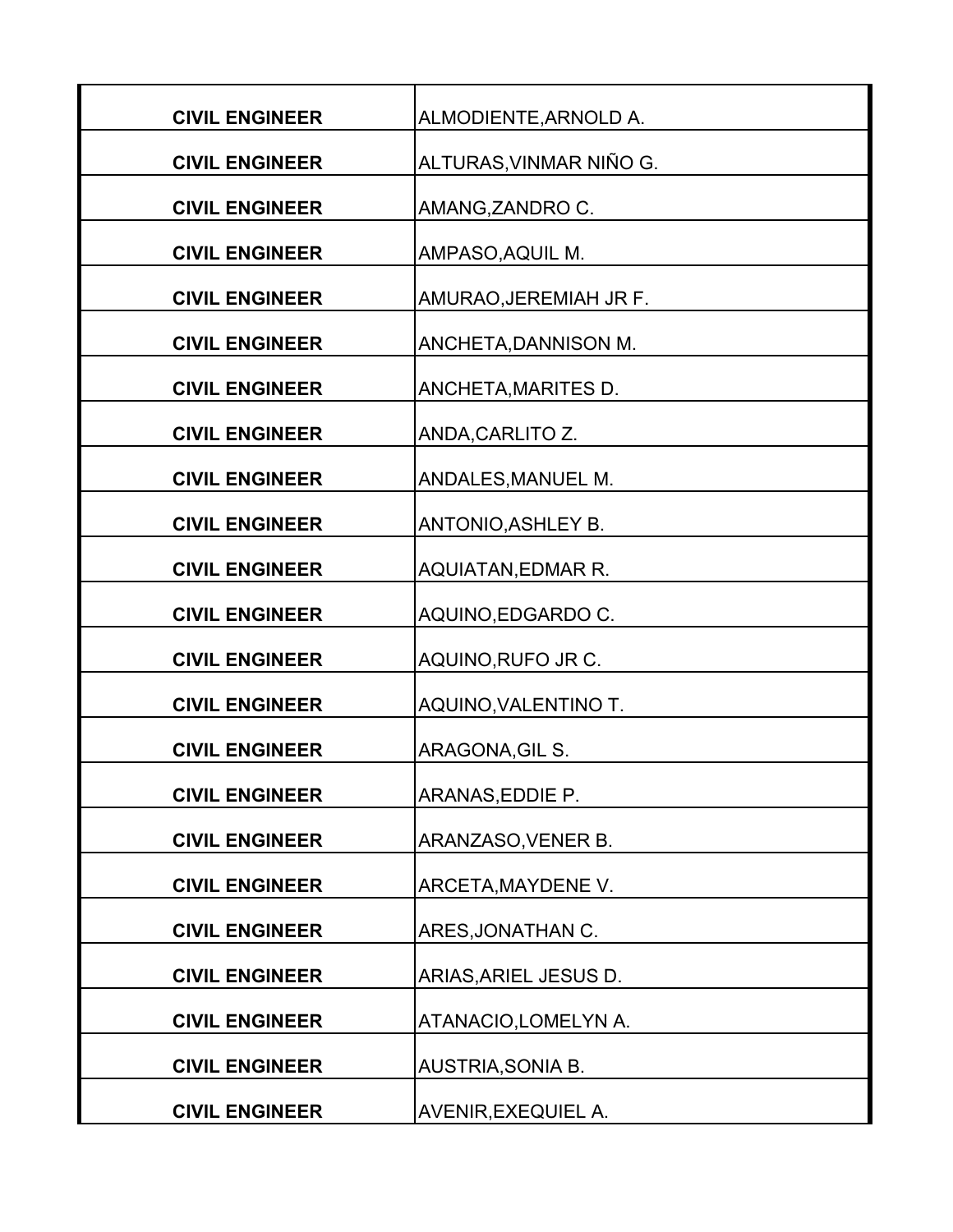| <b>CIVIL ENGINEER</b> | AVILA, NICASIO JR V.          |
|-----------------------|-------------------------------|
| <b>CIVIL ENGINEER</b> | AVORQUE, ESTEBAN JR C.        |
| <b>CIVIL ENGINEER</b> | AYALA, JOAN M.                |
| <b>CIVIL ENGINEER</b> | AYSON, CESAR M.               |
| <b>CIVIL ENGINEER</b> | AZUCENA, DANIEL LOUDWIN W.    |
| <b>CIVIL ENGINEER</b> | <b>BACLIG, DANTE W.</b>       |
| <b>CIVIL ENGINEER</b> | BACOSA, TEODORO E.            |
| <b>CIVIL ENGINEER</b> | <b>BAGSIT, SHIERRILYN A.</b>  |
| <b>CIVIL ENGINEER</b> | BALDICAÑAS, JONATHAN T.       |
| <b>CIVIL ENGINEER</b> | <b>BALIGAT, ROMEO G.</b>      |
| <b>CIVIL ENGINEER</b> | <b>BALISI, VIRGILIO JR B.</b> |
| <b>CIVIL ENGINEER</b> | <b>BALISNOMO, JEFFREY H.</b>  |
| <b>CIVIL ENGINEER</b> | BALUYUT, BELINDA D.           |
| <b>CIVIL ENGINEER</b> | BALUYUT, PROSPERO A.          |
| <b>CIVIL ENGINEER</b> | BAÑARES, RICHARD STEPHEN A.   |
| <b>CIVIL ENGINEER</b> | <b>BANAWOL, MARCELO G.</b>    |
| <b>CIVIL ENGINEER</b> | BANGAO, PERFECTO D.           |
| <b>CIVIL ENGINEER</b> | <b>BANIAGA, SATURNINO C.</b>  |
| <b>CIVIL ENGINEER</b> | <b>BARTOLO, MACARIOLA S.</b>  |
| <b>CIVIL ENGINEER</b> | BARTOLOME, JOSE JR S.         |
| <b>CIVIL ENGINEER</b> | BASAÑES, ANGELES LEZEL C.     |
| <b>CIVIL ENGINEER</b> | <b>BASMAYOR, ELIZITA S.</b>   |
| <b>CIVIL ENGINEER</b> | BATA-ANON, FREDDIE P.         |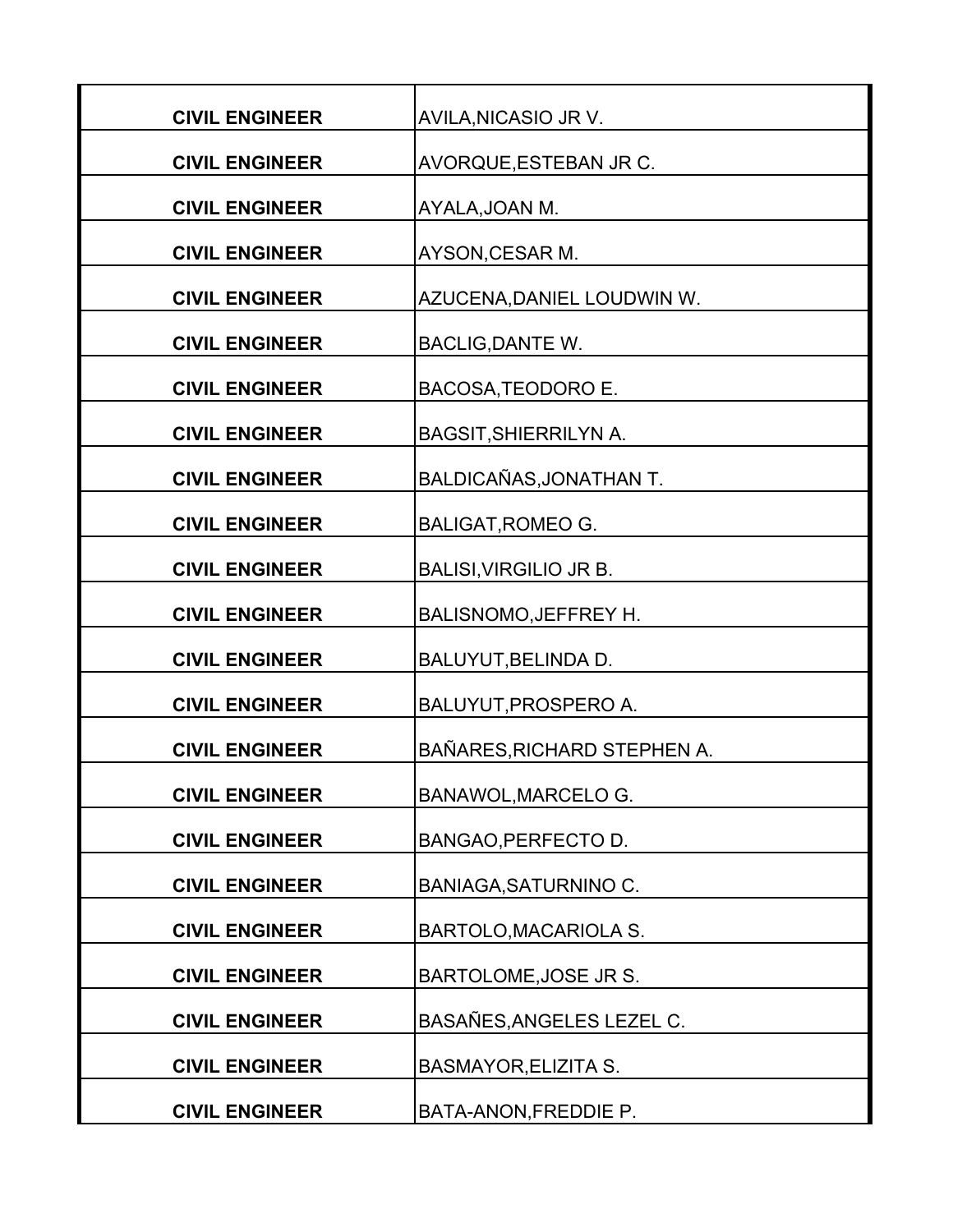| <b>CIVIL ENGINEER</b> | BAYONA, SAMMY C.                |
|-----------------------|---------------------------------|
| <b>CIVIL ENGINEER</b> | BELA, JORDAN S.                 |
| <b>CIVIL ENGINEER</b> | BELEN, ALEJANDRO JR B.          |
| <b>CIVIL ENGINEER</b> | BENITEZ, CONRADO JR A.          |
| <b>CIVIL ENGINEER</b> | BERMEJO, RODNIE A.              |
| <b>CIVIL ENGINEER</b> | BESA, DOMINGO A.                |
| <b>CIVIL ENGINEER</b> | BICO, RAQUEL A.                 |
| <b>CIVIL ENGINEER</b> | <b>BILOG, JEFFERSON F.</b>      |
| <b>CIVIL ENGINEER</b> | <b>BODOC, DON GIL L.</b>        |
| <b>CIVIL ENGINEER</b> | <b>BOMBALES, ROSARIO R.</b>     |
| <b>CIVIL ENGINEER</b> | <b>BOMBETA, VIRGILIO D.</b>     |
| <b>CIVIL ENGINEER</b> | BONDAD, EMILIO Y.               |
| <b>CIVIL ENGINEER</b> | BONEO, ANA RAQUEL M.            |
| <b>CIVIL ENGINEER</b> | <b>BONIFACIO, GLEN L.</b>       |
| <b>CIVIL ENGINEER</b> | BORDIOS, LEONCIO JR B.          |
| <b>CIVIL ENGINEER</b> | BUCANA, RONALDO M.              |
| <b>CIVIL ENGINEER</b> | <b>BUENAFLOR, ELIAS T.</b>      |
| <b>CIVIL ENGINEER</b> | <b>BUENAVENTURA, MICHAEL G.</b> |
| <b>CIVIL ENGINEER</b> | <b>BUGHAW, RUBEN M.</b>         |
| <b>CIVIL ENGINEER</b> | BULAONG, MANUEL JR R.           |
| <b>CIVIL ENGINEER</b> | <b>BULOSAN, CHRISTOPHER D.</b>  |
| <b>CIVIL ENGINEER</b> | <b>BUNAO, JESSE ARGEO B.</b>    |
| <b>CIVIL ENGINEER</b> | BUSCATO, RAYMOND ANTHONY R.     |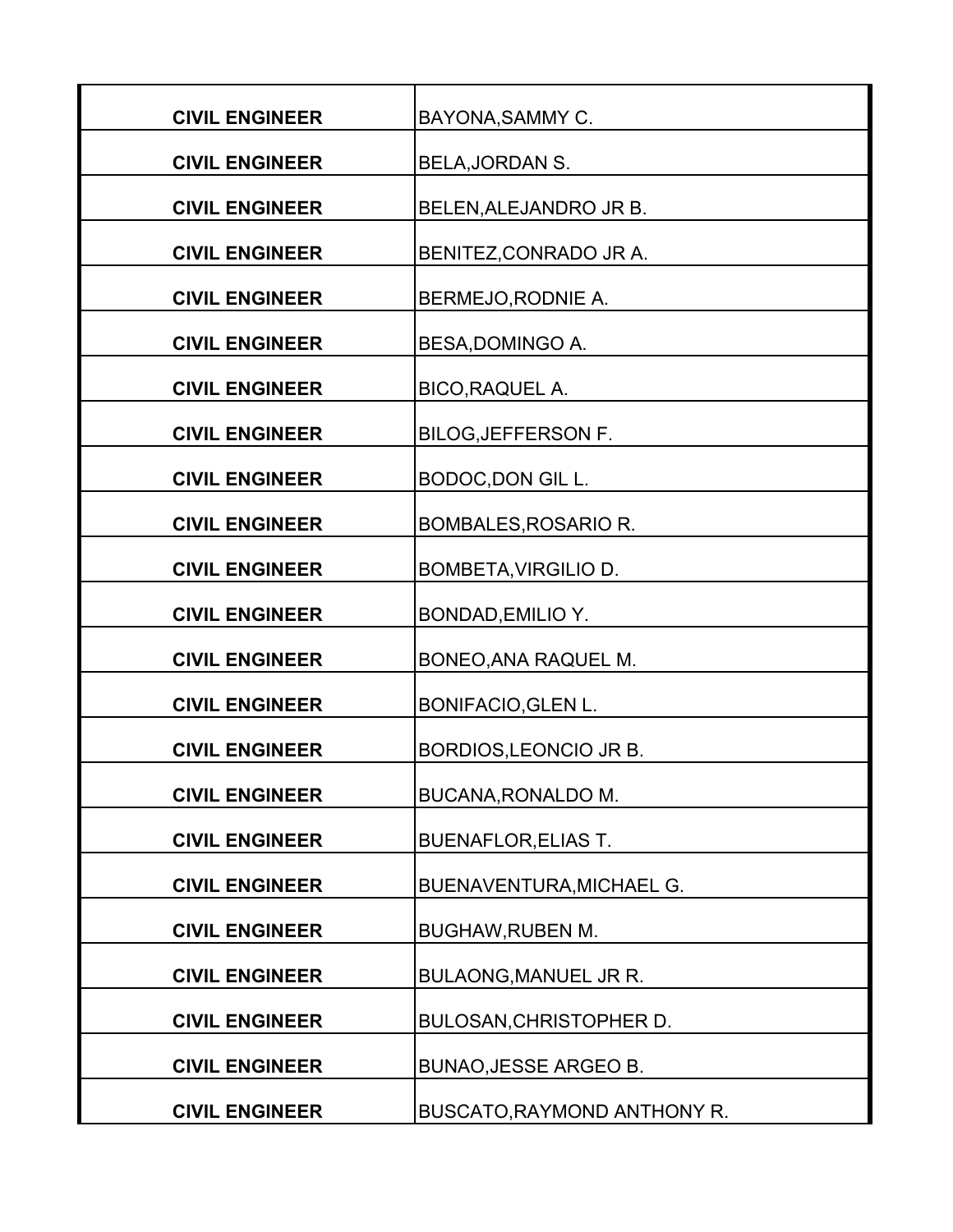| <b>CIVIL ENGINEER</b> | <b>BUSTAMANTE, DOMINADOR B.</b> |
|-----------------------|---------------------------------|
| <b>CIVIL ENGINEER</b> | CABAL, JOEL C.                  |
| <b>CIVIL ENGINEER</b> | CABAÑERO, GILDA S.              |
| <b>CIVIL ENGINEER</b> | CABERTE, FELIZARDO N.           |
| <b>CIVIL ENGINEER</b> | <b>CALIMLIM, MICHAEL N.</b>     |
| <b>CIVIL ENGINEER</b> | CAMPOS, SALVADOR G.             |
| <b>CIVIL ENGINEER</b> | CANAVE, JOMAR F.                |
| <b>CIVIL ENGINEER</b> | CANDELARIA, MA DOREEN E.        |
| <b>CIVIL ENGINEER</b> | CANICOSA, RONALD ALAN M.        |
| <b>CIVIL ENGINEER</b> | CANILAO, RONALD V.              |
| <b>CIVIL ENGINEER</b> | CANIVEL, ELEUTERIO C.           |
| <b>CIVIL ENGINEER</b> | CANLAS, ARTURO R.               |
| <b>CIVIL ENGINEER</b> | CANLAS, FRANCIS B.              |
| <b>CIVIL ENGINEER</b> | CANO, EMILIO CONRADO A.         |
| <b>CIVIL ENGINEER</b> | CAQUILALA, DENNIS C.            |
| <b>CIVIL ENGINEER</b> | CARANGUIAN, LORENZO C.          |
| <b>CIVIL ENGINEER</b> | CARGANILLA, ANNA-LYN A.         |
| <b>CIVIL ENGINEER</b> | CARIAGA, JEOFFREY N.            |
| <b>CIVIL ENGINEER</b> |                                 |
|                       | CARLOM, JORIZA M.               |
| <b>CIVIL ENGINEER</b> | CARTAGENA, LIWAYWAY C.          |
| <b>CIVIL ENGINEER</b> | CASELA, NEWYETTE F.             |
| <b>CIVIL ENGINEER</b> | CASIS, ROBERTO P.               |
| <b>CIVIL ENGINEER</b> | CASTELO, RANILO F.              |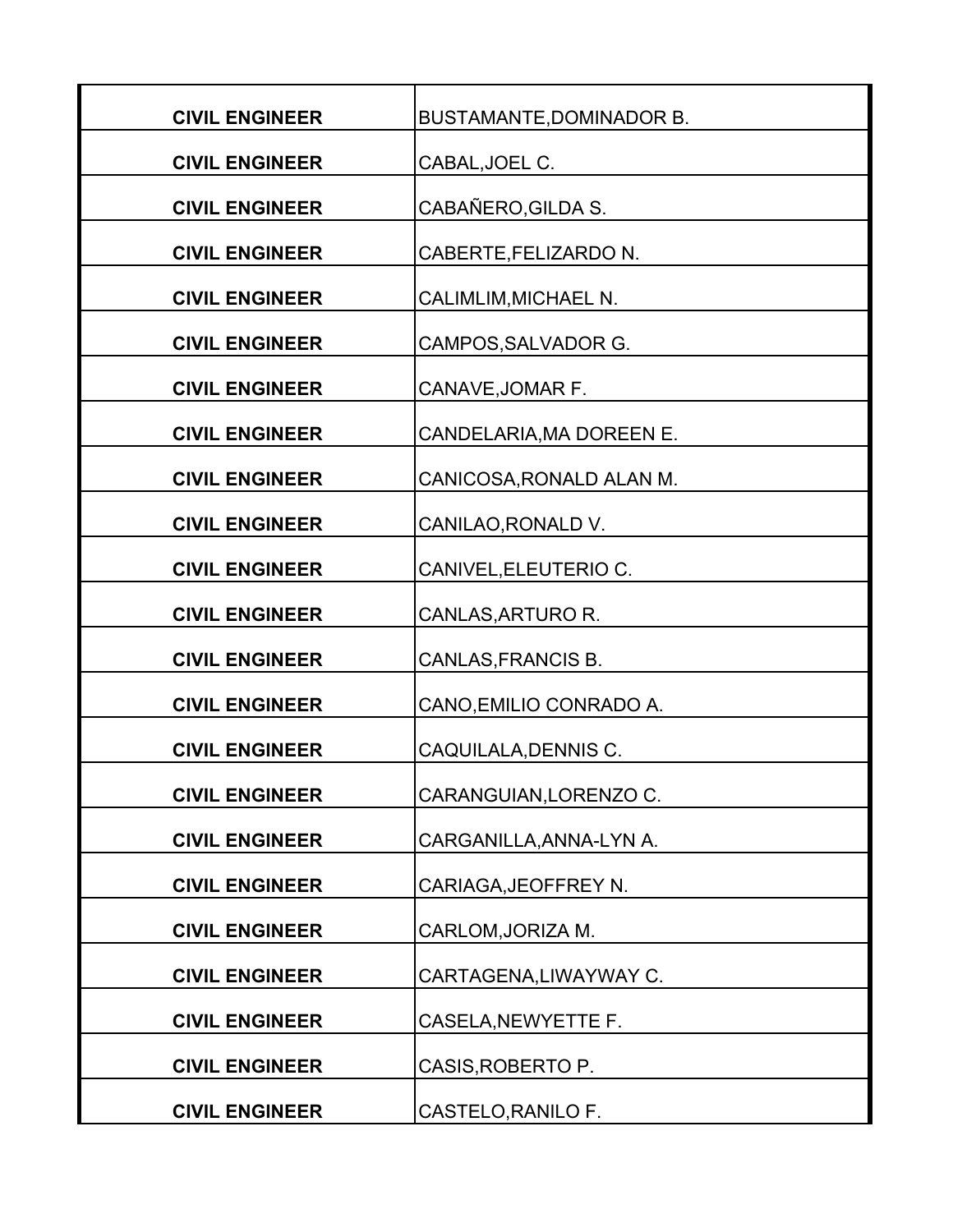| <b>CIVIL ENGINEER</b> | CASTILLA, EMILIANO T.          |
|-----------------------|--------------------------------|
| <b>CIVIL ENGINEER</b> | CASTILLO, EMMANUEL S.          |
| <b>CIVIL ENGINEER</b> | CASTILLO, LENARD C.            |
| <b>CIVIL ENGINEER</b> | CASTILLO, MARK ARCHIBAL R.     |
| <b>CIVIL ENGINEER</b> | CASTISIMO, LEOPOLDO T.         |
| <b>CIVIL ENGINEER</b> | CASTRO, MARGARITA R.           |
| <b>CIVIL ENGINEER</b> | CASUYON, JERIC P.              |
| <b>CIVIL ENGINEER</b> | CATANGAY, JESUS ANTONIO C.     |
| <b>CIVIL ENGINEER</b> | CATAYONG, FRANCISCO C.         |
| <b>CIVIL ENGINEER</b> | CERVALES, MARLO B.             |
| <b>CIVIL ENGINEER</b> | CESAR, PHILIP N.               |
| <b>CIVIL ENGINEER</b> | CHAN, CESAR A.                 |
| <b>CIVIL ENGINEER</b> | CHAVEZ, RYAN T.                |
| <b>CIVIL ENGINEER</b> | CHUA, DAVID EMMANUEL R.        |
| <b>CIVIL ENGINEER</b> | CIMAFRANCA, ANDRO C.           |
| <b>CIVIL ENGINEER</b> | CIRCULADO, MARIE CLAIRE D.     |
| <b>CIVIL ENGINEER</b> | CONCEPCION-GUMILAO, JO ANN.    |
| <b>CIVIL ENGINEER</b> | CONCERMAN, ROWEL E.            |
| <b>CIVIL ENGINEER</b> | CONSUELO, RODORA R.            |
| <b>CIVIL ENGINEER</b> | CONTE, REMIE P.                |
| <b>CIVIL ENGINEER</b> | CORLONCITO, JOSEPH MARLOWEN P. |
| <b>CIVIL ENGINEER</b> | CORPUZ, ROEL A.                |
| <b>CIVIL ENGINEER</b> | CORTAS, TEODORO C.             |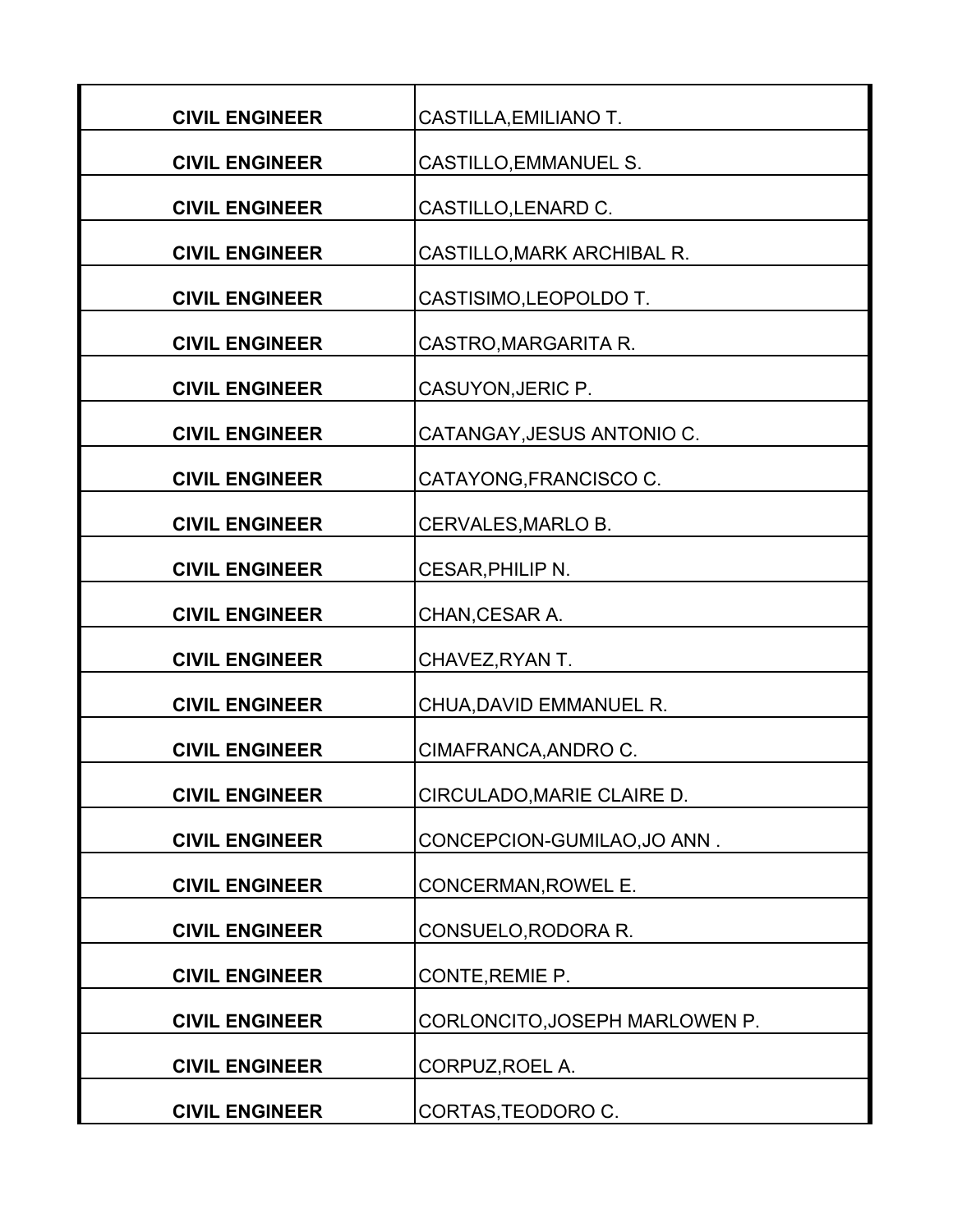| <b>CIVIL ENGINEER</b> | CORTES, ANDRESITO E.          |
|-----------------------|-------------------------------|
| <b>CIVIL ENGINEER</b> | <b>COSTALES, RODERICK L.</b>  |
| <b>CIVIL ENGINEER</b> | CREUS, RYAN B.                |
| <b>CIVIL ENGINEER</b> | CRUZ, DIOSDADO S.             |
| <b>CIVIL ENGINEER</b> | CRUZ, JOYCE S.                |
| <b>CIVIL ENGINEER</b> | <b>CUBA, MARLON NOLITO S.</b> |
| <b>CIVIL ENGINEER</b> | CUDANIN, RODOLFO Z.           |
| <b>CIVIL ENGINEER</b> | CUEVAS, ROMULO P.             |
| <b>CIVIL ENGINEER</b> | DABLE, ANASTACIO JR S.        |
| <b>CIVIL ENGINEER</b> | DADULA, REY MARL D.           |
| <b>CIVIL ENGINEER</b> | DALIDA, VICENTE JR C.         |
| <b>CIVIL ENGINEER</b> | DATOC, BERNARD DENIS A.       |
| <b>CIVIL ENGINEER</b> | DAVAL-SANTOS, REYDIVINO B.    |
| <b>CIVIL ENGINEER</b> | DAVID, EDWIN S.               |
| <b>CIVIL ENGINEER</b> | DE CASTRO, ANNIE RIZZA D.     |
| <b>CIVIL ENGINEER</b> | DE CASTRO, CAEZAR JOAQUIN V.  |
| <b>CIVIL ENGINEER</b> | DE CASTRO, EDRIC P.           |
| <b>CIVIL ENGINEER</b> | DE GUIA, JOSEFA T.            |
| <b>CIVIL ENGINEER</b> | DE GUZMAN, LEA A.             |
| <b>CIVIL ENGINEER</b> | DE LA CRUZ, ANTONIO S.        |
| <b>CIVIL ENGINEER</b> | DE LA CRUZ, JORGE M.          |
| <b>CIVIL ENGINEER</b> | DE LA ROSA, ROGEL F.          |
| <b>CIVIL ENGINEER</b> | DE LEON, REX N.               |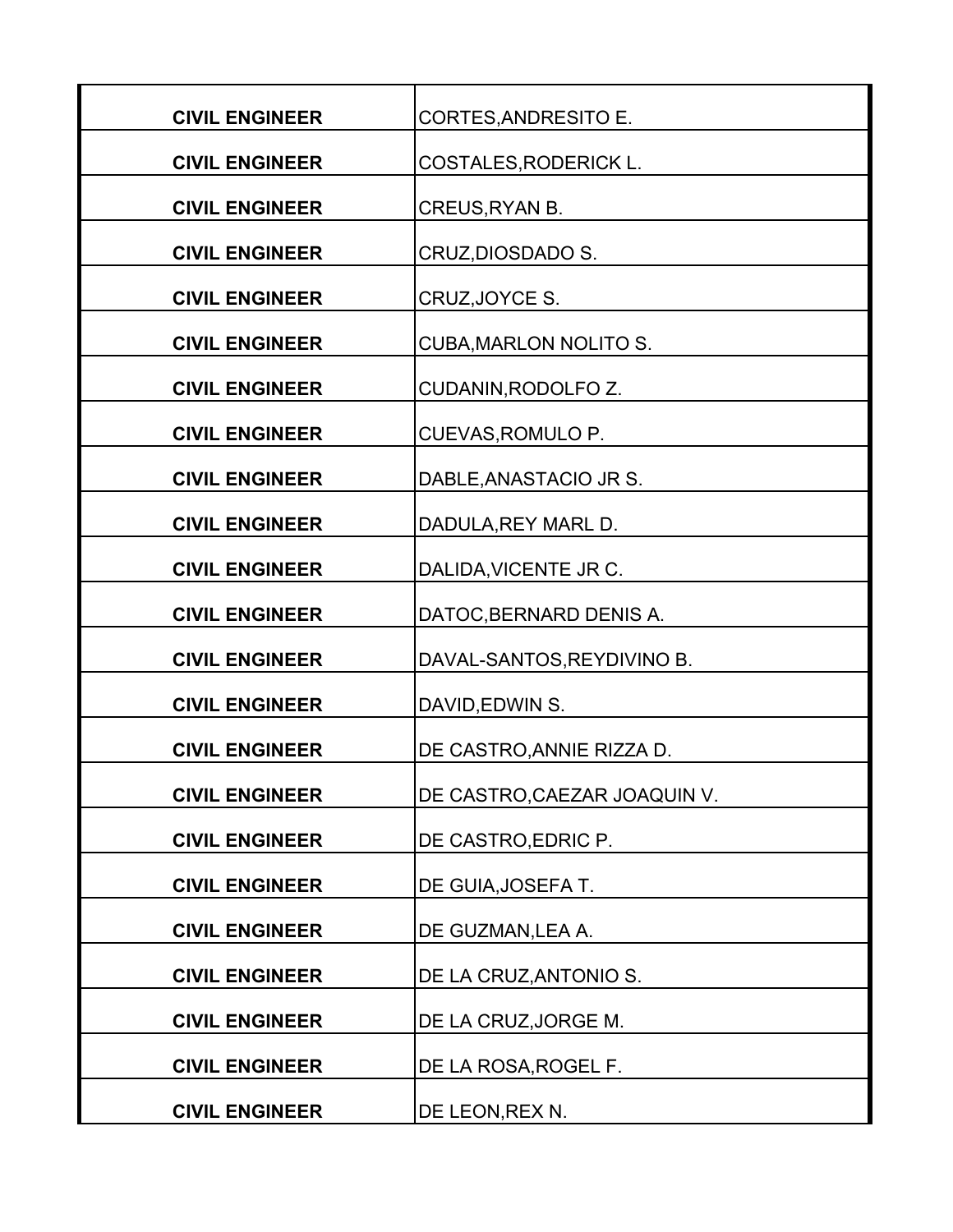| <b>CIVIL ENGINEER</b> | DECIO, PRIMITIVO JR D.         |
|-----------------------|--------------------------------|
| <b>CIVIL ENGINEER</b> | DELA CRUZ, ALBERT G.           |
| <b>CIVIL ENGINEER</b> | DELA CRUZ, ANTHONY A.          |
| <b>CIVIL ENGINEER</b> | DELA CRUZ, LUIS JR F.          |
| <b>CIVIL ENGINEER</b> | DELA CRUZ, MARESHER C.         |
| <b>CIVIL ENGINEER</b> | DELOS REYES, ABNER JR D.       |
| <b>CIVIL ENGINEER</b> | DIA, ANTONIO B.                |
| <b>CIVIL ENGINEER</b> | DIMAYACYAC, ROBERTO G.         |
| <b>CIVIL ENGINEER</b> | DOCOT, RAUL JR V.              |
| <b>CIVIL ENGINEER</b> | DOCTOLERO, JOHN ANGELO B.      |
| <b>CIVIL ENGINEER</b> | DOLLESIN, ROSE K.              |
| <b>CIVIL ENGINEER</b> | DULDULAO, HENRY P.             |
| <b>CIVIL ENGINEER</b> | DUNGO, MA CRISTINA C.          |
| <b>CIVIL ENGINEER</b> | DURAN, DOLORES C.              |
| <b>CIVIL ENGINEER</b> | EDZA, MUHAMMAD PENDATUN-NOR T. |
| <b>CIVIL ENGINEER</b> | EILINGER, LLOYD JR S.          |
| <b>CIVIL ENGINEER</b> | <b>EMBALLA, JAN VEE E.</b>     |
| <b>CIVIL ENGINEER</b> | <b>ENAD, KENNETH N.</b>        |
| <b>CIVIL ENGINEER</b> | EÑIGO, JUELYN J.               |
| <b>CIVIL ENGINEER</b> | <b>ERACHO, ELIZABETH S.</b>    |
| <b>CIVIL ENGINEER</b> | ERGUIZA, CRISPIN O.            |
| <b>CIVIL ENGINEER</b> | ESCALANTE, MICHAEL VINCE D.    |
| <b>CIVIL ENGINEER</b> | ESCALONA, ADOLFO L.            |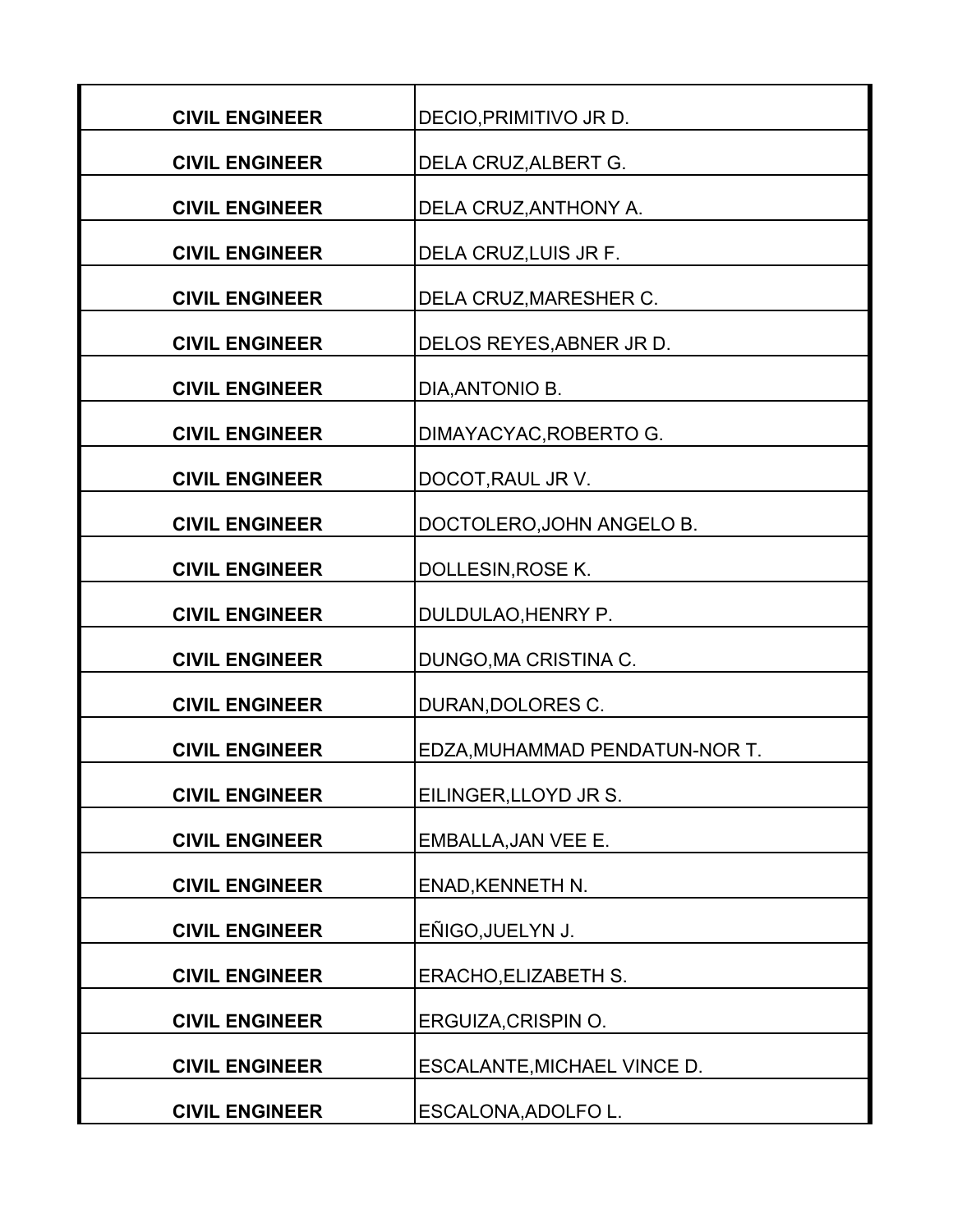| <b>CIVIL ENGINEER</b> | <b>ESCATRON, JAN KARL N.</b> |
|-----------------------|------------------------------|
| <b>CIVIL ENGINEER</b> | ESCOBAR, NORMAN N.           |
| <b>CIVIL ENGINEER</b> | <b>ESTARIS, JAIME JR R.</b>  |
| <b>CIVIL ENGINEER</b> | ESTEBAN, ROMEO JR A.         |
| <b>CIVIL ENGINEER</b> | <b>ESTONILO, DARWIN S.</b>   |
| <b>CIVIL ENGINEER</b> | ESTRADA, ROBERTO A.          |
| <b>CIVIL ENGINEER</b> | <b>ESTRELLA, REIMON V.</b>   |
| <b>CIVIL ENGINEER</b> | EVANGELISTA, MARYAN T.       |
| <b>CIVIL ENGINEER</b> | EVANGELISTA, NESTOR D.       |
| <b>CIVIL ENGINEER</b> | <b>FAJARDO, JULIET M.</b>    |
| <b>CIVIL ENGINEER</b> | FAJARDO, RAMON C.            |
| <b>CIVIL ENGINEER</b> | FALLAR, WILMO JR F.          |
| <b>CIVIL ENGINEER</b> | FAROL, GRACE M.              |
| <b>CIVIL ENGINEER</b> | FAUNI, EDGAR C.              |
| <b>CIVIL ENGINEER</b> | FAUSTINO, ALFREDO D.         |
| <b>CIVIL ENGINEER</b> | FELICES, ANTONIO B.          |
| <b>CIVIL ENGINEER</b> | FERNANDO, MANUEL EDUARDO S.  |
| <b>CIVIL ENGINEER</b> | FIEL, MYRNA M.               |
| <b>CIVIL ENGINEER</b> | FIGUEROA, SOTERO L.          |
| <b>CIVIL ENGINEER</b> | FLORES, ARNOLD J.            |
| <b>CIVIL ENGINEER</b> | <b>FLORES, GEMMA R.</b>      |
| <b>CIVIL ENGINEER</b> | FLORMATA, EDILBERTO JR C.    |
| <b>CIVIL ENGINEER</b> | FRANCO, GILBERT B.           |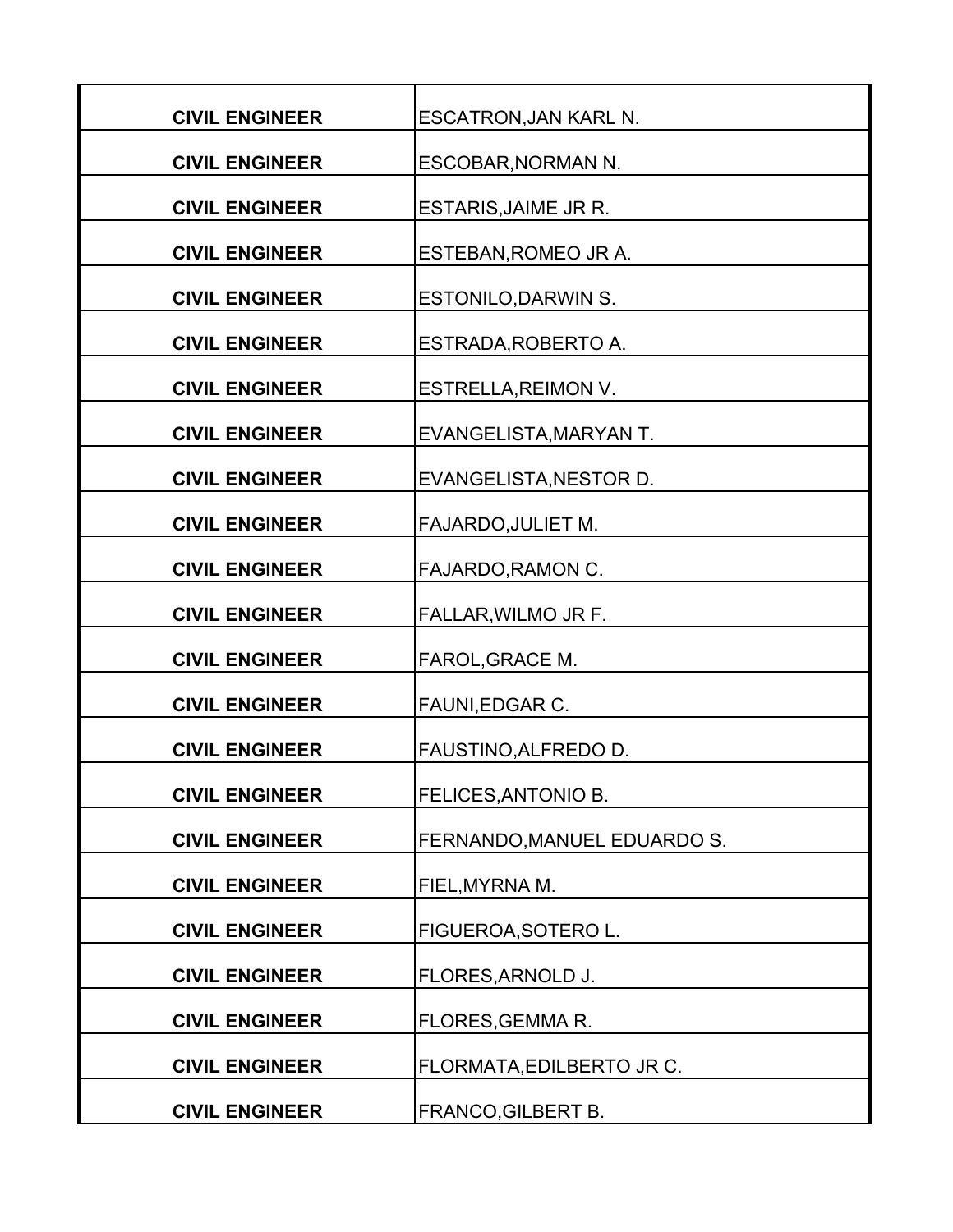| <b>CIVIL ENGINEER</b> | <b>FULO, RAMONCHITO C.</b>       |
|-----------------------|----------------------------------|
| <b>CIVIL ENGINEER</b> | GACULA, GINO ADONIS P.           |
|                       |                                  |
| <b>CIVIL ENGINEER</b> | GACULA, JOFFREY B.               |
| <b>CIVIL ENGINEER</b> | <b>GACUSAN, JENNIFER S.</b>      |
| <b>CIVIL ENGINEER</b> | <b>GAGAN, JANICE A.</b>          |
| <b>CIVIL ENGINEER</b> | GALANG, ANGELITO D.              |
| <b>CIVIL ENGINEER</b> | <b>GALDONES, VINCENT PAUL P.</b> |
| <b>CIVIL ENGINEER</b> | <b>GALERA, VOLTAIRE N.</b>       |
| <b>CIVIL ENGINEER</b> | <b>GANZON, FRANKLIN M.</b>       |
| <b>CIVIL ENGINEER</b> | <b>GARAN, GROVER C.</b>          |
| <b>CIVIL ENGINEER</b> | <b>GARCIA, JERRY L.</b>          |
| <b>CIVIL ENGINEER</b> | <b>GARCIA, JESUS F.</b>          |
| <b>CIVIL ENGINEER</b> | <b>GARCIA, LAURINA G.</b>        |
| <b>CIVIL ENGINEER</b> | GARDIOLA, ORLANDO G.             |
| <b>CIVIL ENGINEER</b> | <b>GARONIA, JOCELYN L.</b>       |
| <b>CIVIL ENGINEER</b> | <b>GASPE, EDUARDO E.</b>         |
| <b>CIVIL ENGINEER</b> | <b>GATBONTON, RENE S.</b>        |
| <b>CIVIL ENGINEER</b> | <b>GATMAITAN, JOMINI M.</b>      |
| <b>CIVIL ENGINEER</b> | <b>GATUS, ELMER S.</b>           |
| <b>CIVIL ENGINEER</b> | GELOGO, LOTIS M.                 |
| <b>CIVIL ENGINEER</b> | GERVACIO, ALEJANDRO V.           |
| <b>CIVIL ENGINEER</b> | GIANAN, ELSIE R.                 |
| <b>CIVIL ENGINEER</b> | GOMEZ, REYNALDO R.               |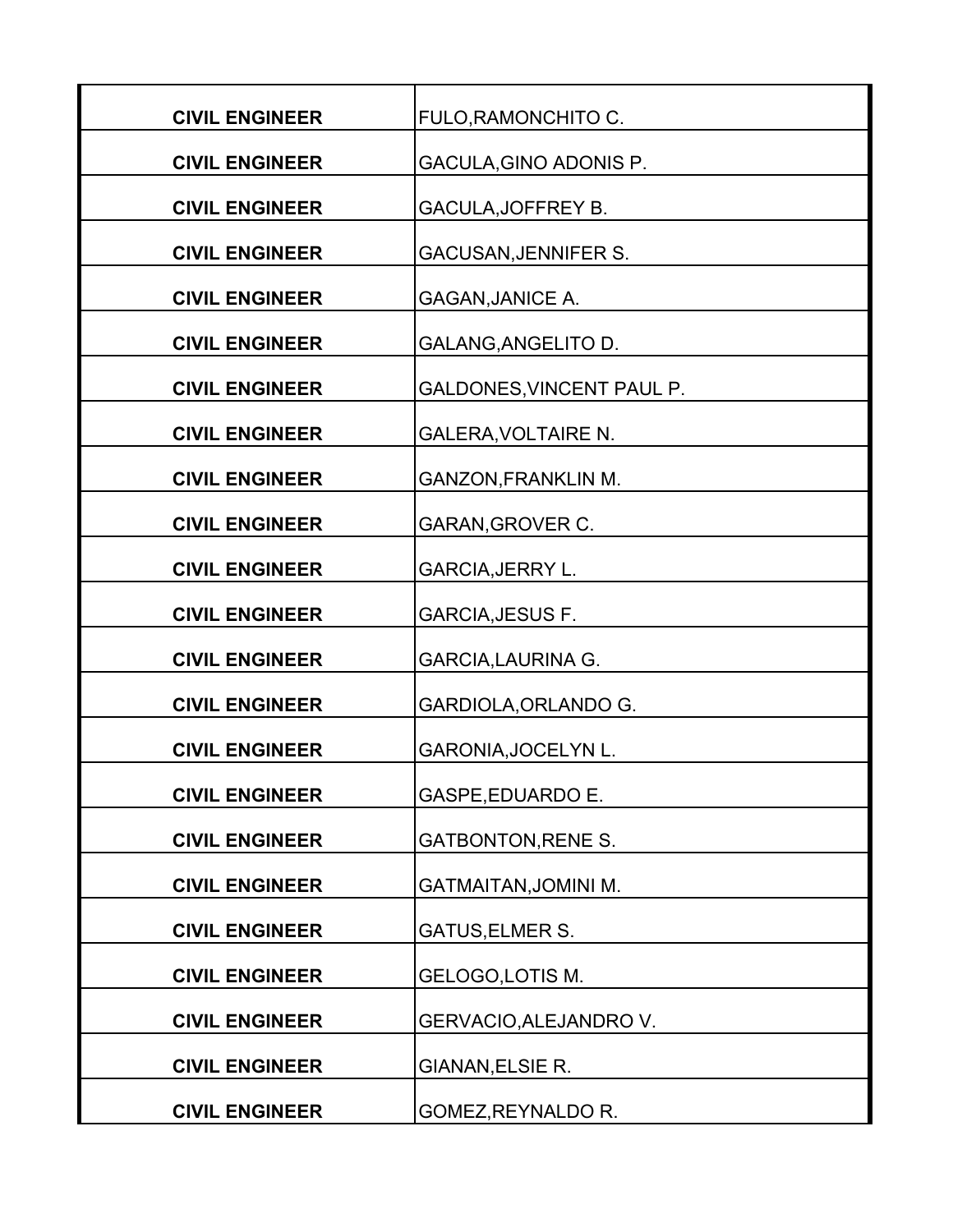| <b>CIVIL ENGINEER</b> | GOMOP-AS, BERNABE B.            |
|-----------------------|---------------------------------|
| <b>CIVIL ENGINEER</b> | GONZALES, JOEL S.               |
| <b>CIVIL ENGINEER</b> | GONZALES, JOSE DARIUS D.        |
| <b>CIVIL ENGINEER</b> | GOZE, DARLES LOUIE V.           |
| <b>CIVIL ENGINEER</b> | GREZULA, CLOYD G.               |
| <b>CIVIL ENGINEER</b> | GUANLAO, FERNANDO C.            |
| <b>CIVIL ENGINEER</b> | <b>GUANSING, JEAN C.</b>        |
| <b>CIVIL ENGINEER</b> | <b>GUARIN, CERENIA.</b>         |
| <b>CIVIL ENGINEER</b> | <b>GUDA, ALEXANDER D.</b>       |
| <b>CIVIL ENGINEER</b> | <b>GUDIA, DESIDERIO JR E.</b>   |
| <b>CIVIL ENGINEER</b> | <b>GUEVARRA, EDWIN I.</b>       |
| <b>CIVIL ENGINEER</b> | <b>GUINGGUING, ALDY C.</b>      |
| <b>CIVIL ENGINEER</b> | <b>GUITORIA, HILARION D.</b>    |
| <b>CIVIL ENGINEER</b> | <b>GULAPA, MARIO M.</b>         |
| <b>CIVIL ENGINEER</b> | <b>GULAYAN, JASON M.</b>        |
| <b>CIVIL ENGINEER</b> | <b>GUTIERREZ, FELIXBERTO T.</b> |
| <b>CIVIL ENGINEER</b> | <b>GUZMAN, ARLETTE C.</b>       |
| <b>CIVIL ENGINEER</b> | HACIÑAS, JOSE V.                |
| <b>CIVIL ENGINEER</b> | HALLASGO, JOEY T.               |
| <b>CIVIL ENGINEER</b> | HERNANDEZ, DAVID PAULO S.       |
| <b>CIVIL ENGINEER</b> | HERNANDEZ, MARYROSE D.          |
| <b>CIVIL ENGINEER</b> | HERNANDEZ, NAMNAMA M.           |
| <b>CIVIL ENGINEER</b> | HISONA, KAREN JOY T.            |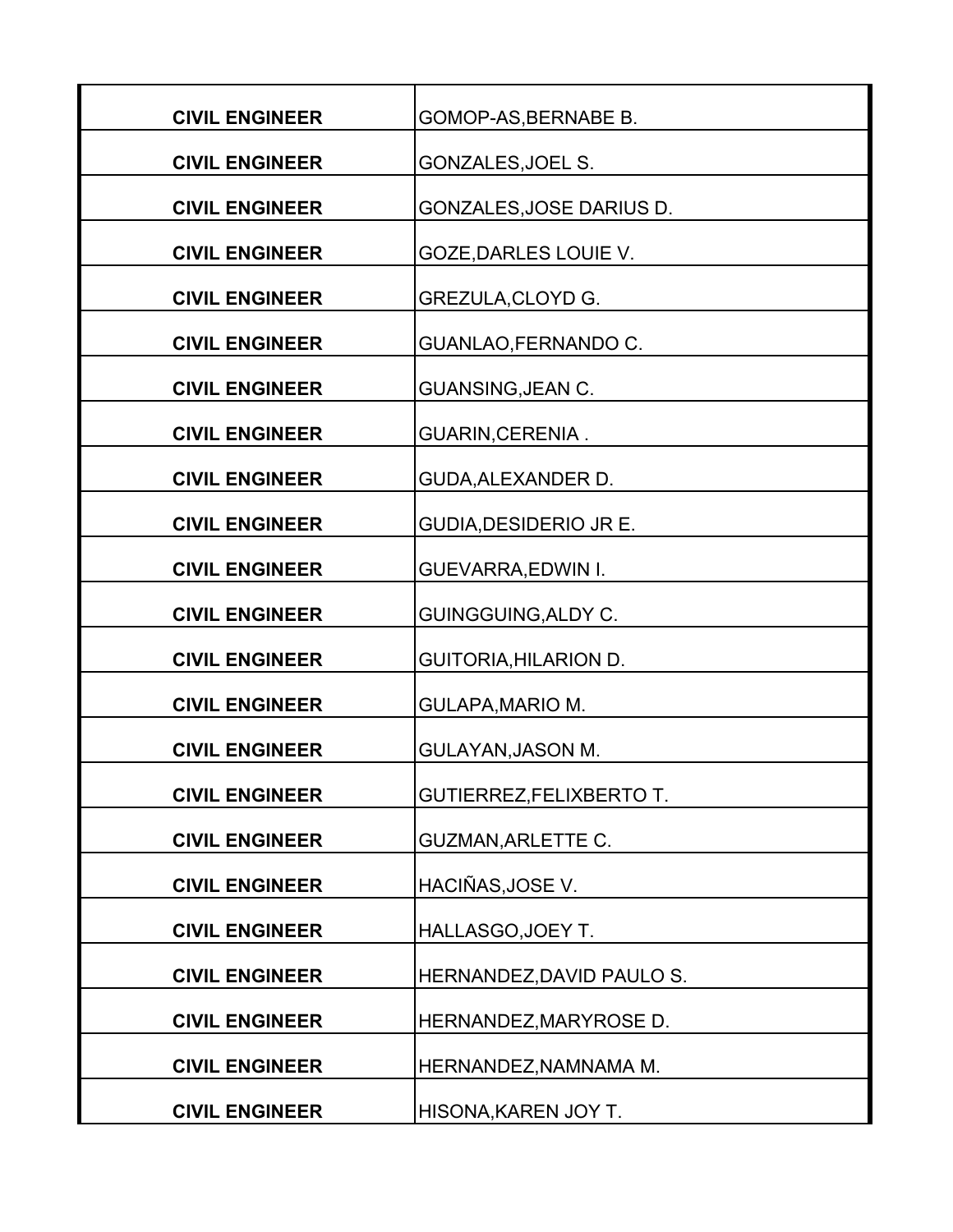| <b>CIVIL ENGINEER</b> | HOMERES, RAUL C.            |
|-----------------------|-----------------------------|
| <b>CIVIL ENGINEER</b> | <b>IDANAN, ALEXANDER T.</b> |
| <b>CIVIL ENGINEER</b> | <b>IDO, KNITTLE S.</b>      |
| <b>CIVIL ENGINEER</b> | IGANO, ROEL P.              |
| <b>CIVIL ENGINEER</b> | IGNACIO, ROWENA V.          |
| <b>CIVIL ENGINEER</b> | ILAGAN, MICHELLE C.         |
| <b>CIVIL ENGINEER</b> | ILANO, MIGUELITO M.         |
| <b>CIVIL ENGINEER</b> | ILAO, JOSE JR T.            |
| <b>CIVIL ENGINEER</b> | ILLUT, REYNALDO R.          |
| <b>CIVIL ENGINEER</b> | <b>IMPERIO, JOEL B.</b>     |
| <b>CIVIL ENGINEER</b> | IRINGAN, MARLO L.           |
| <b>CIVIL ENGINEER</b> | JABON, JOEL L.              |
| <b>CIVIL ENGINEER</b> | JAMMANG, MEJAL B.           |
| <b>CIVIL ENGINEER</b> | JARANILLA, RUFO JR L.       |
| <b>CIVIL ENGINEER</b> | JAVATE, RENATO JR D.        |
| <b>CIVIL ENGINEER</b> | JAVID, PAUL S.              |
| <b>CIVIL ENGINEER</b> | JIMENEZ, ROLANDO V.         |
| <b>CIVIL ENGINEER</b> | JOAQUIN, FERDINAND M.       |
| <b>CIVIL ENGINEER</b> | JONSON, DANILO JR A.        |
| <b>CIVIL ENGINEER</b> | JORILLA, MARIVIC S.         |
| <b>CIVIL ENGINEER</b> | JUNDARINO, MARITES P.       |
| <b>CIVIL ENGINEER</b> | KIAT-ONG, NEIL B.           |
| <b>CIVIL ENGINEER</b> | KO, ERICSON T.              |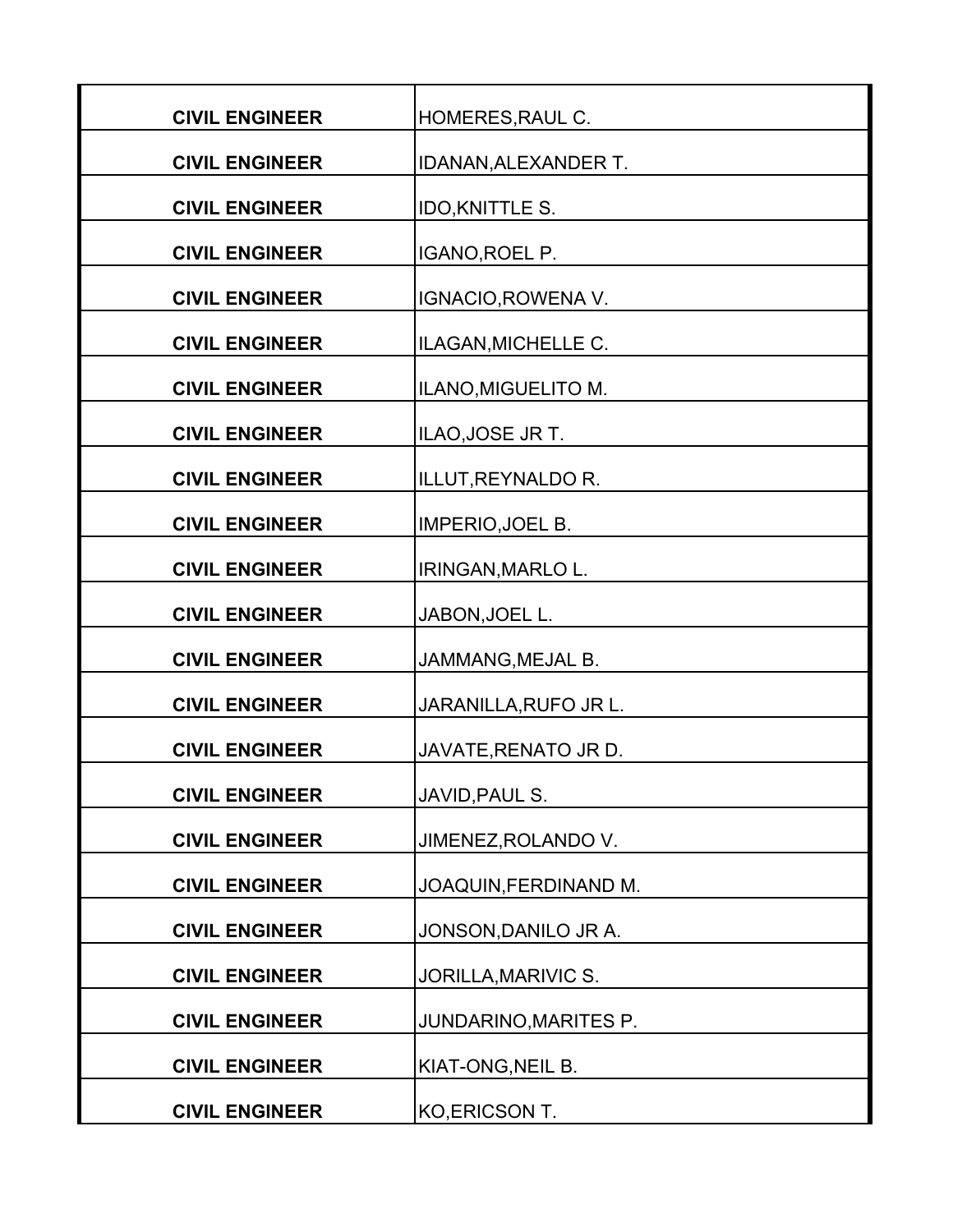| <b>CIVIL ENGINEER</b> | LAAG, EDWIN D.              |
|-----------------------|-----------------------------|
| <b>CIVIL ENGINEER</b> | LABADAN, CESAR G.           |
| <b>CIVIL ENGINEER</b> | LABAUSA, ROLANDO A.         |
| <b>CIVIL ENGINEER</b> | LACLAC, NILO L.             |
| <b>CIVIL ENGINEER</b> | LACORTE, GEORGE ELVIN H.    |
| <b>CIVIL ENGINEER</b> | LAGUMBAY, AIDA S.           |
| <b>CIVIL ENGINEER</b> | LAKMAN, SALONGGA B.         |
| <b>CIVIL ENGINEER</b> | LANGILAO, ABOLCAIR S.       |
| <b>CIVIL ENGINEER</b> | LANGIT, EDWIN H.            |
| <b>CIVIL ENGINEER</b> | LANSANGAN, FLORDELIZA L.    |
| <b>CIVIL ENGINEER</b> | LAO, DENNIS N.              |
| <b>CIVIL ENGINEER</b> | LAO, LUIS F.                |
| <b>CIVIL ENGINEER</b> | LAO, RACHEL C.              |
| <b>CIVIL ENGINEER</b> | LARIEGO, GERONIMO JR R.     |
| <b>CIVIL ENGINEER</b> | LATOZA, MA CECILIA F.       |
| <b>CIVIL ENGINEER</b> | LAUREL, WILFREDO S.         |
| <b>CIVIL ENGINEER</b> | LEDESMA, GUILLERMO B.       |
| <b>CIVIL ENGINEER</b> | LEE, JASON T.               |
| <b>CIVIL ENGINEER</b> | LEGASPI, ANGELINA M.        |
| <b>CIVIL ENGINEER</b> | LEGASPI, RICHARD PATRICK M. |
| <b>CIVIL ENGINEER</b> | LEGASPI, RODOLFO A.         |
| <b>CIVIL ENGINEER</b> | LEOPARDAS, IDELBERTO M.     |
| <b>CIVIL ENGINEER</b> | LIRIT, TEODORICO O.         |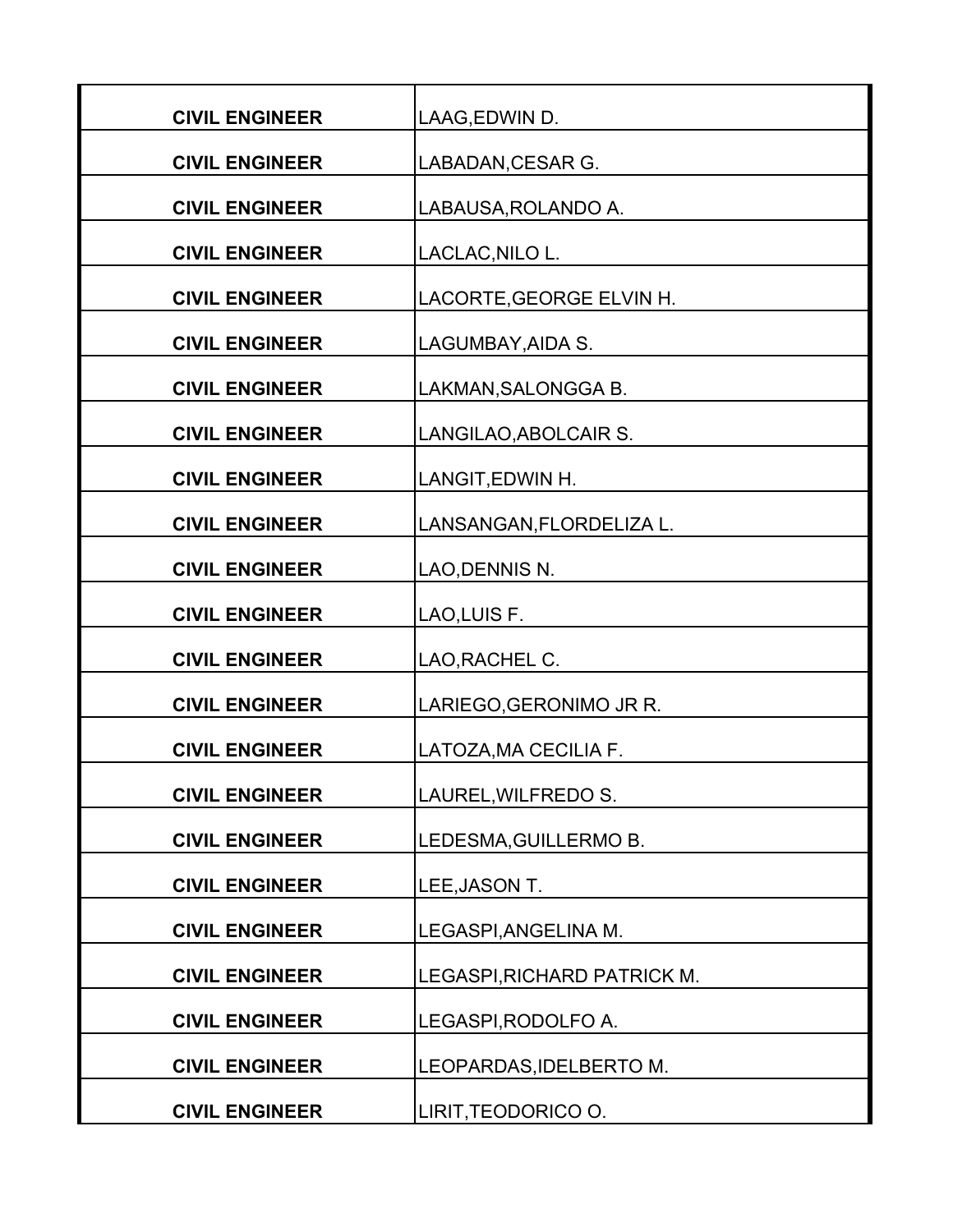| <b>CIVIL ENGINEER</b> | LLANDINO, SALVADOR JR C.      |
|-----------------------|-------------------------------|
| <b>CIVIL ENGINEER</b> | LOPEGA, LILIBETH B.           |
| <b>CIVIL ENGINEER</b> | LOPEZ, RENE D.                |
| <b>CIVIL ENGINEER</b> | LORENA, MANUEL L.             |
| <b>CIVIL ENGINEER</b> | LORENZO, ALMIRA S.            |
| <b>CIVIL ENGINEER</b> | LOYOLA, MIGUEL ANTONIO S.     |
| <b>CIVIL ENGINEER</b> | LUBIANO, LEIZEL A.            |
| <b>CIVIL ENGINEER</b> | LUCERO, WILLIAM V.            |
| <b>CIVIL ENGINEER</b> | LUKBAN, GIL C.                |
| <b>CIVIL ENGINEER</b> | <b>MAARIM, SAMKIN T.</b>      |
| <b>CIVIL ENGINEER</b> | MABAG, PATRICK V.             |
| <b>CIVIL ENGINEER</b> | MABASA, RONALDO P.            |
| <b>CIVIL ENGINEER</b> | MABINI, JAIME JR C.           |
| <b>CIVIL ENGINEER</b> | MACAHIG, MENELEO R.           |
| <b>CIVIL ENGINEER</b> | MACALINAO, RAFAEL P.          |
| <b>CIVIL ENGINEER</b> | MACAPAGAL, JOSE JR L.         |
| <b>CIVIL ENGINEER</b> | MACEDA, NIMROD B.             |
| <b>CIVIL ENGINEER</b> | MACMAC, MELODY D.             |
| <b>CIVIL ENGINEER</b> | MACOROL, MEL DENNIS M.        |
| <b>CIVIL ENGINEER</b> | MADRID, JOSE P.               |
| <b>CIVIL ENGINEER</b> | MAGADIA, ROGELIO G.           |
| <b>CIVIL ENGINEER</b> | MAGBOO, RANDY E.              |
| <b>CIVIL ENGINEER</b> | MALABRIGO-PASAWA, MA CORAZON. |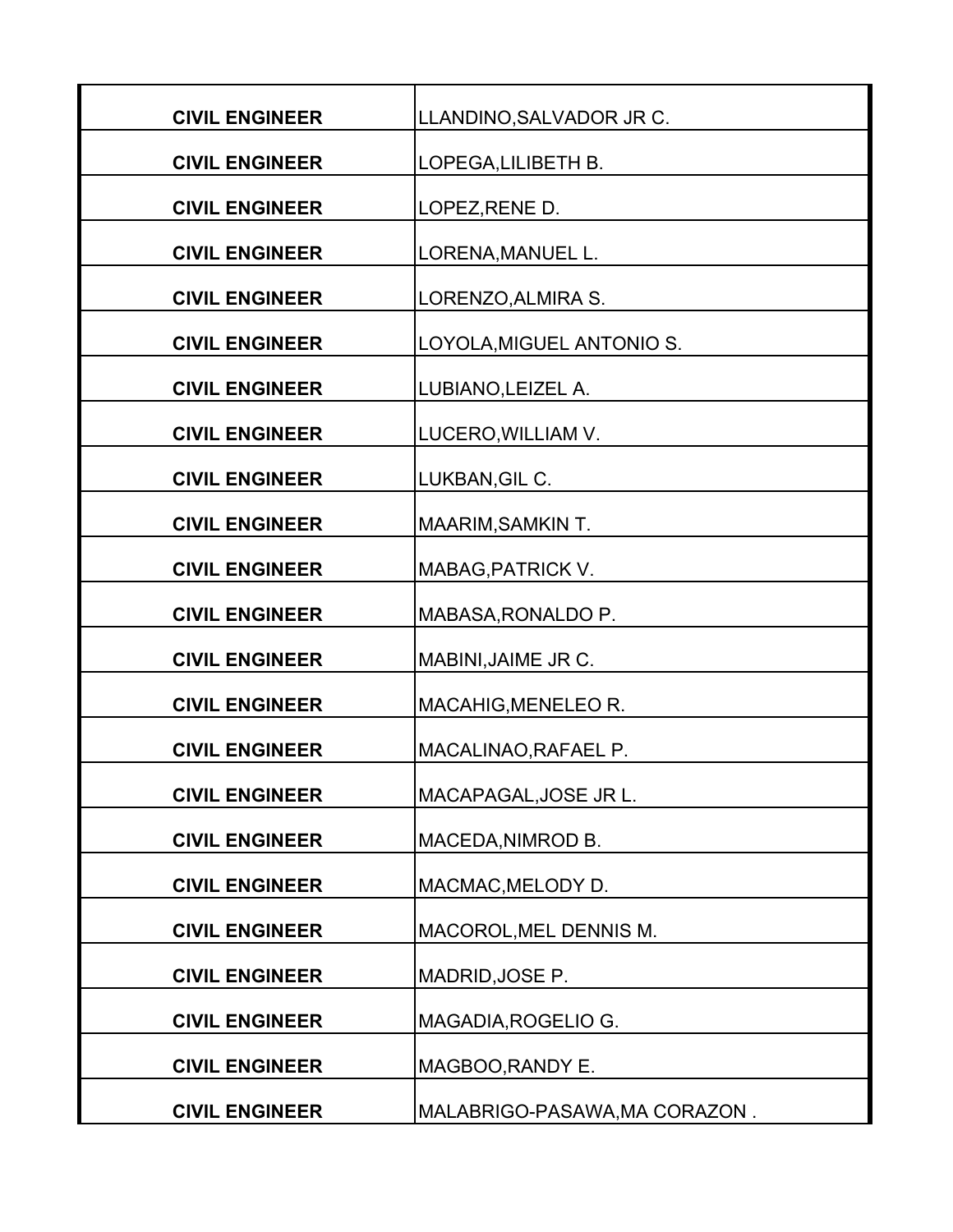| <b>CIVIL ENGINEER</b> | MANALILI, ALEXANDER B.         |
|-----------------------|--------------------------------|
| <b>CIVIL ENGINEER</b> | MANALOTO, JOHN ARVIN R.        |
| <b>CIVIL ENGINEER</b> | MANAWATAO, ZENITH S.           |
| <b>CIVIL ENGINEER</b> | MANAYAGA, MICHAEL D.           |
| <b>CIVIL ENGINEER</b> | MANCAO, RODEL EARL L.          |
| <b>CIVIL ENGINEER</b> | MANDANGAN, MOH'D JALALUDDIN T. |
| <b>CIVIL ENGINEER</b> | MANGABAT, FELINO S.            |
| <b>CIVIL ENGINEER</b> | MANGACCAT, RONALD A.           |
| <b>CIVIL ENGINEER</b> | MANIAGO, ANTHONY T.            |
| <b>CIVIL ENGINEER</b> | MANICANI, CENEN C.             |
| <b>CIVIL ENGINEER</b> | MANIKAN, MARY QUEEN E.         |
| <b>CIVIL ENGINEER</b> | MANIMTIM, ROWELL S.            |
| <b>CIVIL ENGINEER</b> | MANUBAG, JOSE ROMMEL M.        |
| <b>CIVIL ENGINEER</b> | MANUEL, ARSENIO N.             |
| <b>CIVIL ENGINEER</b> | MANUEL, RALPH EDWARD L.        |
| <b>CIVIL ENGINEER</b> | MANUEL, SHAYNE P.              |
| <b>CIVIL ENGINEER</b> | MANZANO, ARNOLD T.             |
| <b>CIVIL ENGINEER</b> | MAONGCO, MARY HANNAH L.        |
| <b>CIVIL ENGINEER</b> | MAPILI, SEGUNDO JR R.          |
| <b>CIVIL ENGINEER</b> | MAQUILING, MELCHOR B.          |
| <b>CIVIL ENGINEER</b> | MARANAN, JOSE ROBERTO M.       |
| <b>CIVIL ENGINEER</b> | <b>MARISTELA, LUIS Q.</b>      |
| <b>CIVIL ENGINEER</b> | MARTINEZ, BYRON JAMES E.       |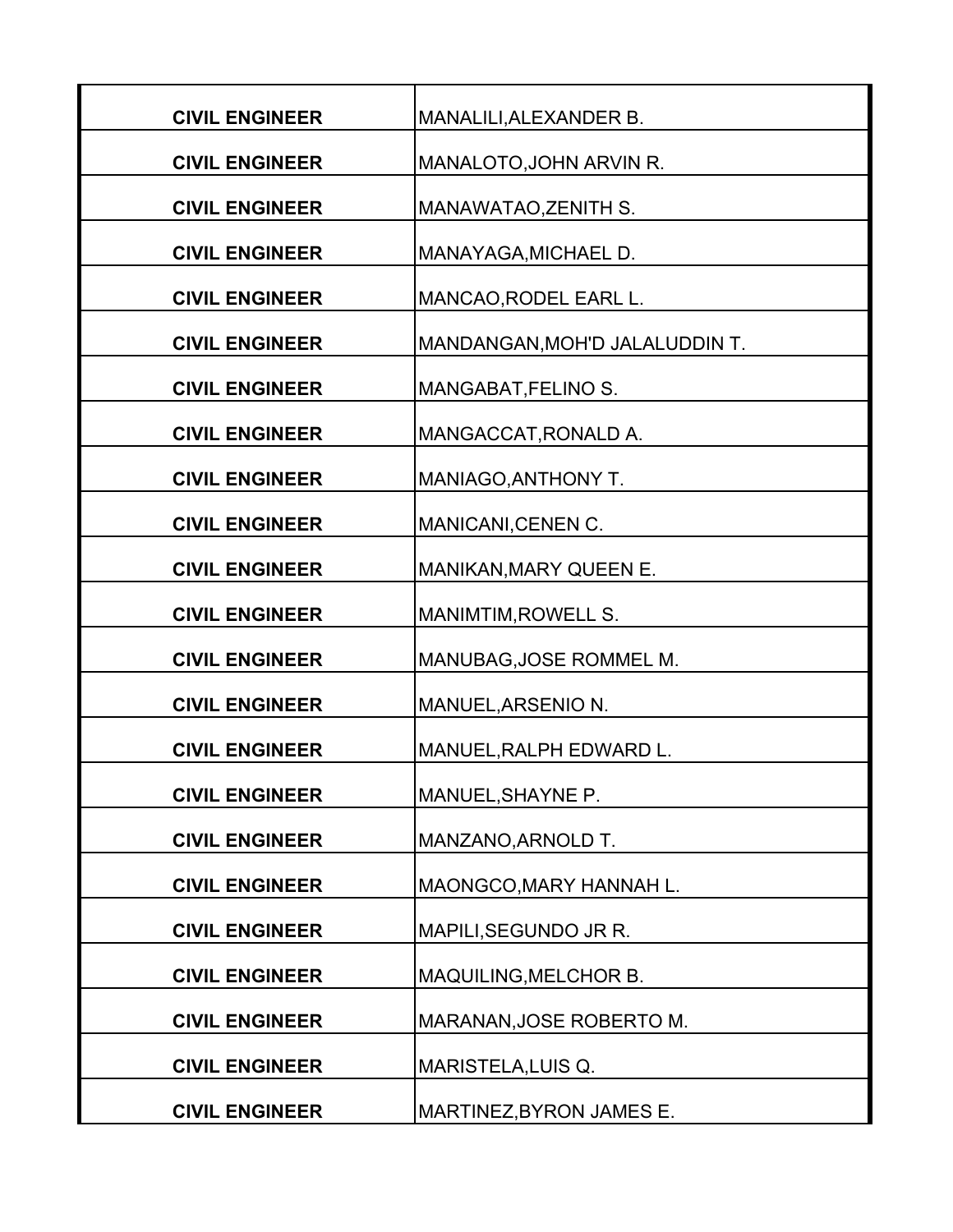| <b>CIVIL ENGINEER</b> | MARTINEZ, JOEY T.             |
|-----------------------|-------------------------------|
| <b>CIVIL ENGINEER</b> | MARTINEZ, ORLANDO V.          |
| <b>CIVIL ENGINEER</b> | MATAWARAN, BENEDICT J.        |
| <b>CIVIL ENGINEER</b> | MATUDIO, ROLLY V.             |
| <b>CIVIL ENGINEER</b> | MAURO, ERNESTO JR V.          |
| <b>CIVIL ENGINEER</b> | <b>MAZON, CARLOS N.</b>       |
| <b>CIVIL ENGINEER</b> | MEDINA, RICARDO JR C.         |
| <b>CIVIL ENGINEER</b> | MEDIODIA-MONTALBAN, SILMA.    |
| <b>CIVIL ENGINEER</b> | MEJIA, FLORANTE V.            |
| <b>CIVIL ENGINEER</b> | MELLIZA, MARTIN D.            |
| <b>CIVIL ENGINEER</b> | MENDOZA, EDGARDO B.           |
| <b>CIVIL ENGINEER</b> | MIRAFLORES, MARIA VICTORIA D. |
| <b>CIVIL ENGINEER</b> | MOHAMMAD, ALEXANDER R.        |
| <b>CIVIL ENGINEER</b> | MOKAMAD, ABDULHALIM JR P.     |
| <b>CIVIL ENGINEER</b> | MONTEMAYOR, ARCEL S.          |
| <b>CIVIL ENGINEER</b> | MONTEMAYOR, EDILLO C.         |
| <b>CIVIL ENGINEER</b> | MONTESCO, ALLINDON D.         |
| <b>CIVIL ENGINEER</b> | MONTIEL, MARICEL J.           |
| <b>CIVIL ENGINEER</b> | <b>MORALES, MARK K.</b>       |
| <b>CIVIL ENGINEER</b> | MOSTER, LAILA G.              |
| <b>CIVIL ENGINEER</b> | MUECO, EVELYN R.              |
| <b>CIVIL ENGINEER</b> | MUÑOZ, MARCO M.               |
| <b>CIVIL ENGINEER</b> | NANO, ALVIN B.                |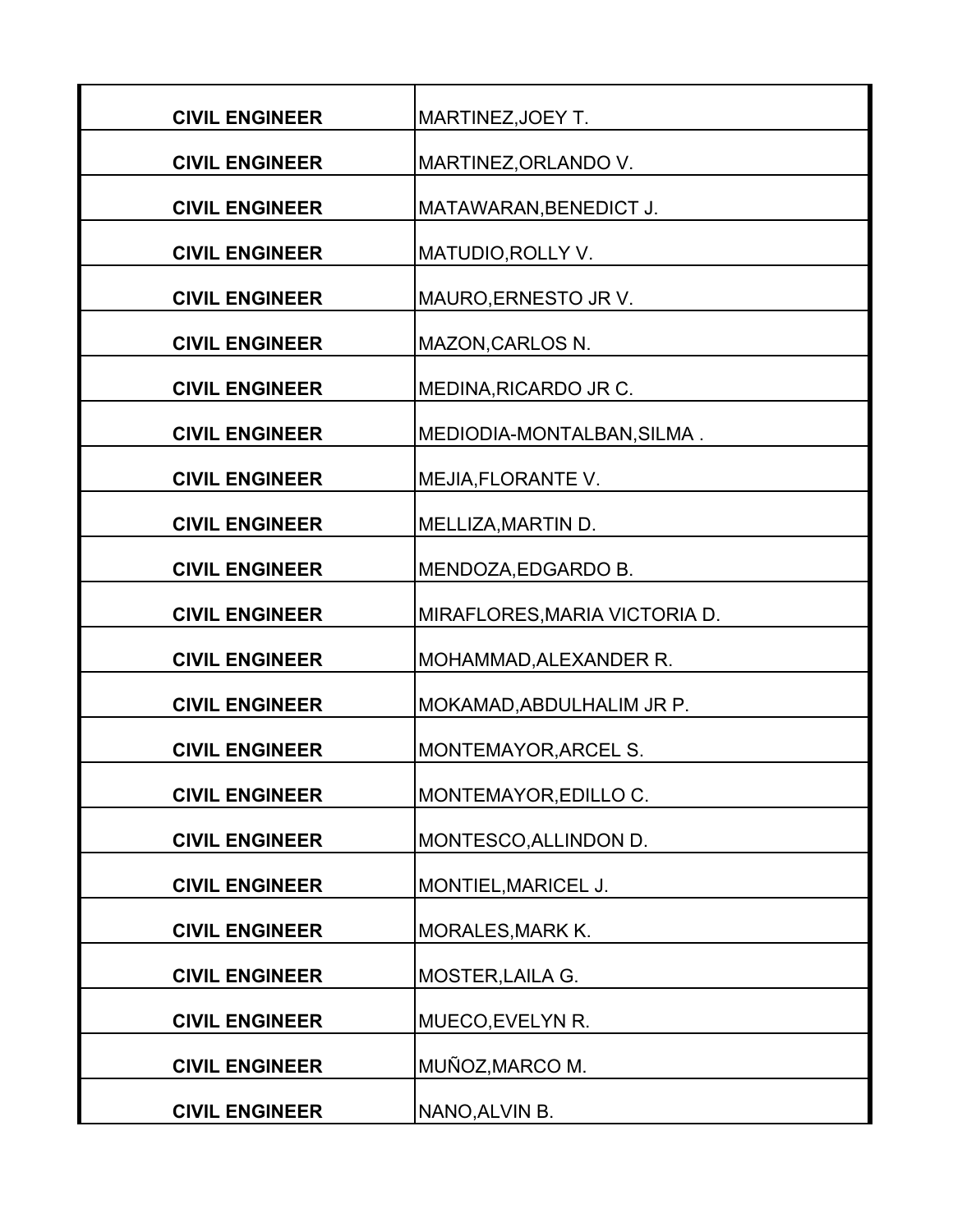| <b>CIVIL ENGINEER</b> | NAPAROTA, OLEGARIO Q.    |
|-----------------------|--------------------------|
| <b>CIVIL ENGINEER</b> | NARIT, FRANCISCO S.      |
| <b>CIVIL ENGINEER</b> | NATIVIDAD, EDNA D.       |
| <b>CIVIL ENGINEER</b> | NAVARRO, FERNANDO M.     |
| <b>CIVIL ENGINEER</b> | NAVARRO, HERLEND T.      |
| <b>CIVIL ENGINEER</b> | NAVERA, GLENN L.         |
| <b>CIVIL ENGINEER</b> | NEYRA, JOSE REX C.       |
| <b>CIVIL ENGINEER</b> | NICOLAS, FLORANTE M.     |
| <b>CIVIL ENGINEER</b> | NOMBRE, RENE Q.          |
| <b>CIVIL ENGINEER</b> | NOVEDA, LEMUEL C.        |
| <b>CIVIL ENGINEER</b> | NUEZ, NOWELL C.          |
| <b>CIVIL ENGINEER</b> | OBON, PEEJAY C.          |
| <b>CIVIL ENGINEER</b> | OCHOA, BERNARDO C.       |
| <b>CIVIL ENGINEER</b> | OCON, JEMMA A.           |
| <b>CIVIL ENGINEER</b> | <b>OLAYTA, RENATO G.</b> |
| <b>CIVIL ENGINEER</b> | ORDOÑA, FERDINAND V.     |
| <b>CIVIL ENGINEER</b> | ORILLAZA, JOSE ROMMEL C. |
| <b>CIVIL ENGINEER</b> | ORLANES, JERICK D.       |
| <b>CIVIL ENGINEER</b> | ORTEGA, LUDOVICO N.      |
| <b>CIVIL ENGINEER</b> | <b>OSBEN, ABRAHAM S.</b> |
| <b>CIVIL ENGINEER</b> | OYAO, CONSTANCIA D.      |
| <b>CIVIL ENGINEER</b> | PACIS, OSCAR N.          |
| <b>CIVIL ENGINEER</b> | PADERAGAO, ARIEL M.      |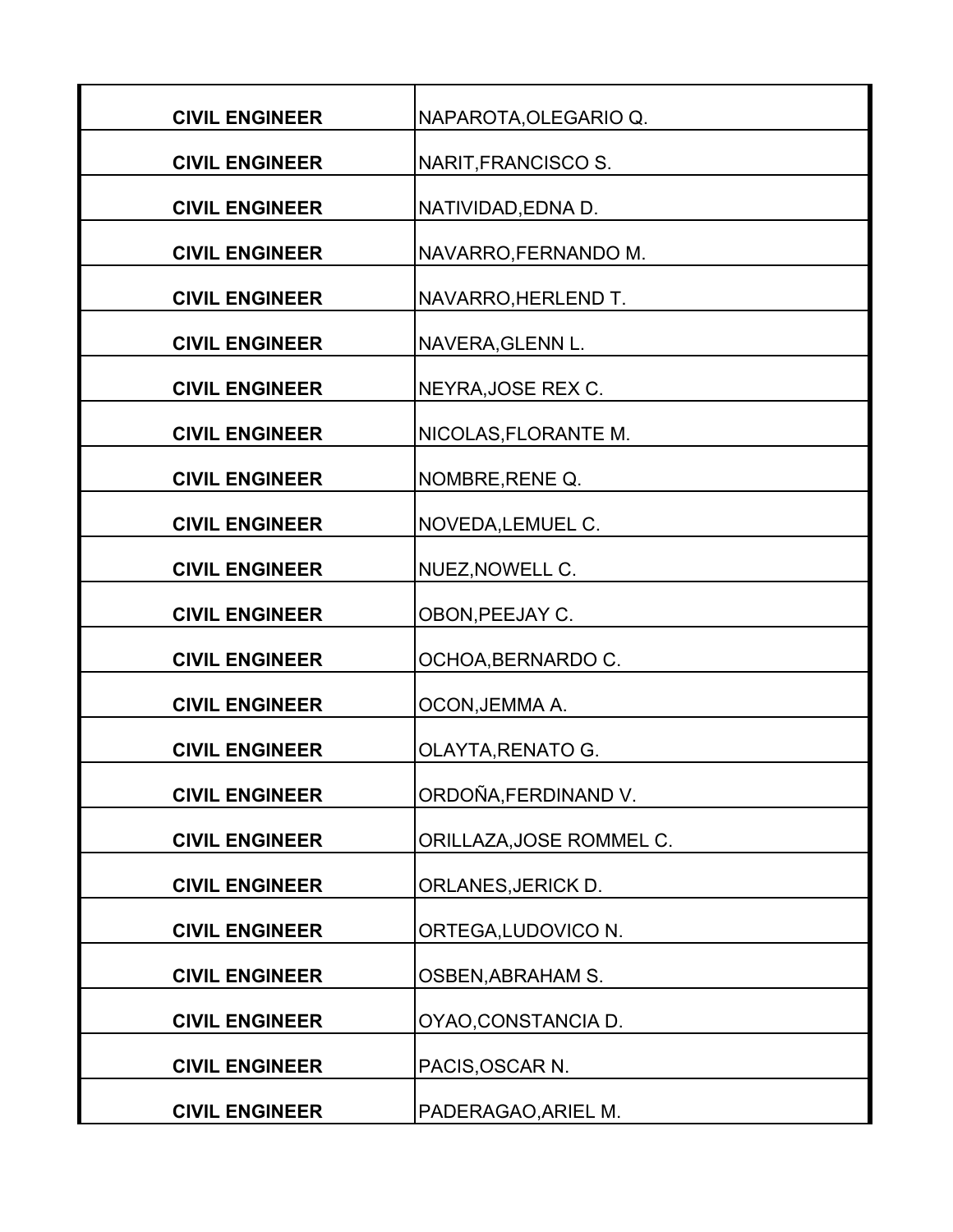| <b>CIVIL ENGINEER</b> | PADLAN, PRUDENCIO JR A.        |
|-----------------------|--------------------------------|
| <b>CIVIL ENGINEER</b> | PAELDONIA, RAYMUND V.          |
| <b>CIVIL ENGINEER</b> | PALACPAC, ELISEO A.            |
| <b>CIVIL ENGINEER</b> | PALLINGAYAN, MARLON ESTEBAN A. |
| <b>CIVIL ENGINEER</b> | PALMA, FLORENDO M.             |
| <b>CIVIL ENGINEER</b> | PALNAC, MARITES D.             |
| <b>CIVIL ENGINEER</b> | PALOMO, REY F.                 |
| <b>CIVIL ENGINEER</b> | PANGANIBAN, JASMIN M.          |
| <b>CIVIL ENGINEER</b> | PARADO, MARCELO JR M.          |
| <b>CIVIL ENGINEER</b> | PARULAN, BRYAN JIM D.          |
| <b>CIVIL ENGINEER</b> | PASCA, PAUL JOHN A.            |
| <b>CIVIL ENGINEER</b> | PASCUA, ANY C.                 |
| <b>CIVIL ENGINEER</b> | PASCUA, FERDINAND B.           |
| <b>CIVIL ENGINEER</b> | PAULO, JOEFRY T.               |
| <b>CIVIL ENGINEER</b> | PECAYO, LUISITO M.             |
| <b>CIVIL ENGINEER</b> | PELAYO, HONORIO C.             |
| <b>CIVIL ENGINEER</b> | PENDRE, ROMMEL N.              |
| <b>CIVIL ENGINEER</b> | PENTECOSTES, JED B.            |
| <b>CIVIL ENGINEER</b> | PERALTA, JESUS B.              |
| <b>CIVIL ENGINEER</b> | PEREZ, JOHN ALVIN R.           |
| <b>CIVIL ENGINEER</b> | PILARES, REINER NICCSON R.     |
| <b>CIVIL ENGINEER</b> | PISNGOT, PEDRO O.              |
| <b>CIVIL ENGINEER</b> | PITAO, BUENAVENTURA L.         |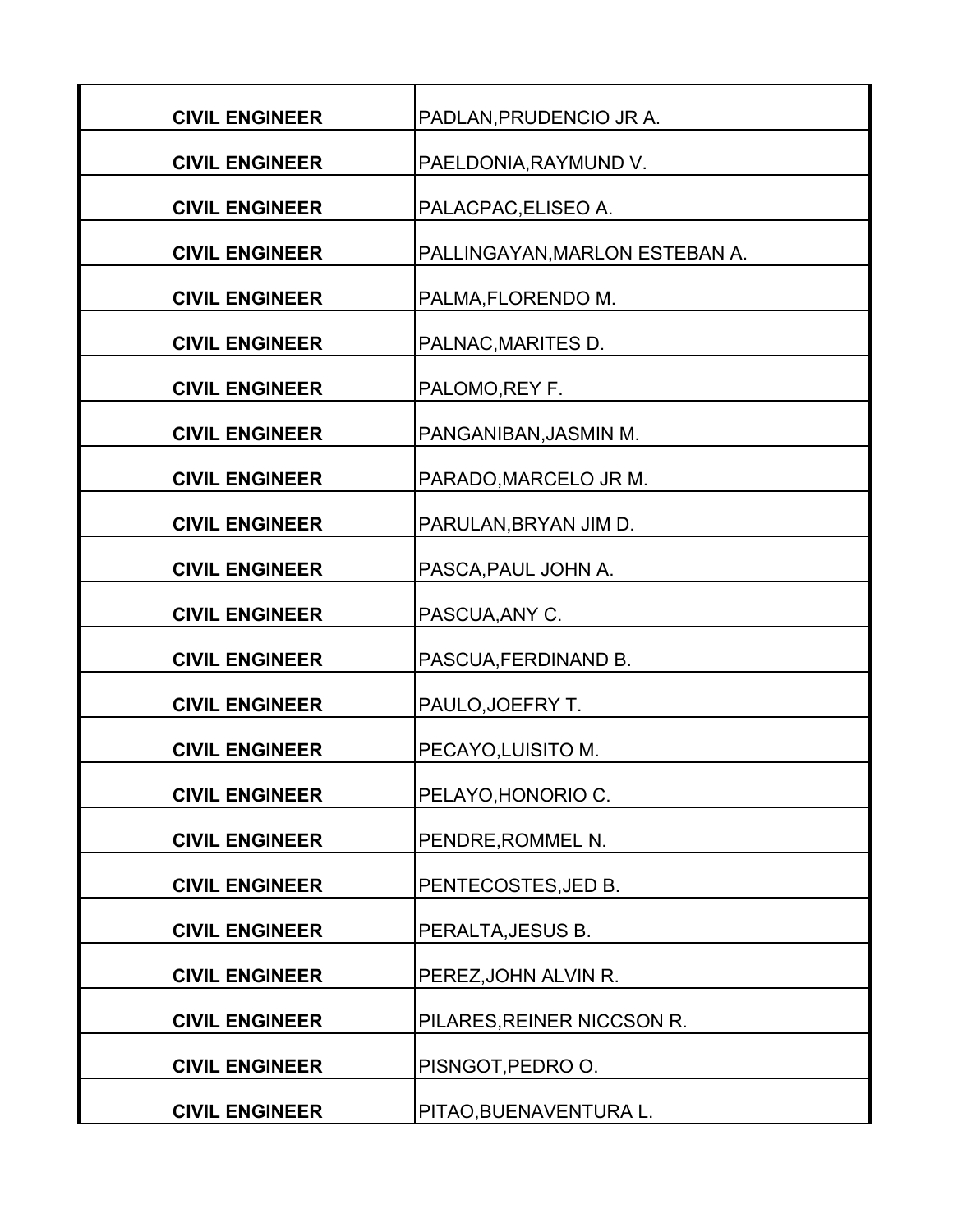| <b>CIVIL ENGINEER</b> | PRADES, LEONARDO JR O.         |
|-----------------------|--------------------------------|
| <b>CIVIL ENGINEER</b> | PRADO, PAULO C.                |
| <b>CIVIL ENGINEER</b> | PRUDENCIO, JAZZYL TARA MAE A.  |
| <b>CIVIL ENGINEER</b> | PUGONG, MARIA ABIGAIL M.       |
| <b>CIVIL ENGINEER</b> | PUNZALAN, RONNEL V.            |
| <b>CIVIL ENGINEER</b> | QUIRONA, JOSE L.               |
| <b>CIVIL ENGINEER</b> | QUITEVIS, PROMENCIO T.         |
| <b>CIVIL ENGINEER</b> | RABANO, TIMOTEO V.             |
| <b>CIVIL ENGINEER</b> | RABEJE, LINELIO S.             |
| <b>CIVIL ENGINEER</b> | RADAM, ELINOR S.               |
| <b>CIVIL ENGINEER</b> | RAGUDO, BRIAN PAUL S.          |
| <b>CIVIL ENGINEER</b> | RAMIREZ, ABUNDIO JR A.         |
| <b>CIVIL ENGINEER</b> | RAMIRO, NOEL C.                |
| <b>CIVIL ENGINEER</b> | RAMOS, CARLA BRENDA M.         |
| <b>CIVIL ENGINEER</b> | RAMOS, CELESTE D.              |
| <b>CIVIL ENGINEER</b> | RAMOS, GERONIMO JR C.          |
| <b>CIVIL ENGINEER</b> | RAMOS, LEMUEL C.               |
| <b>CIVIL ENGINEER</b> | RAMOS, ROMEO B.                |
| <b>CIVIL ENGINEER</b> | RAYMARO, REYNOLD C.            |
| <b>CIVIL ENGINEER</b> | RAZAL, IAN P.                  |
| <b>CIVIL ENGINEER</b> | REGALADO, RODOLFO JR A.        |
| <b>CIVIL ENGINEER</b> | <b>REQUIOMA, EBENZER M.</b>    |
| <b>CIVIL ENGINEER</b> | REYBUENAN, CHRISTOPHER PAUL R. |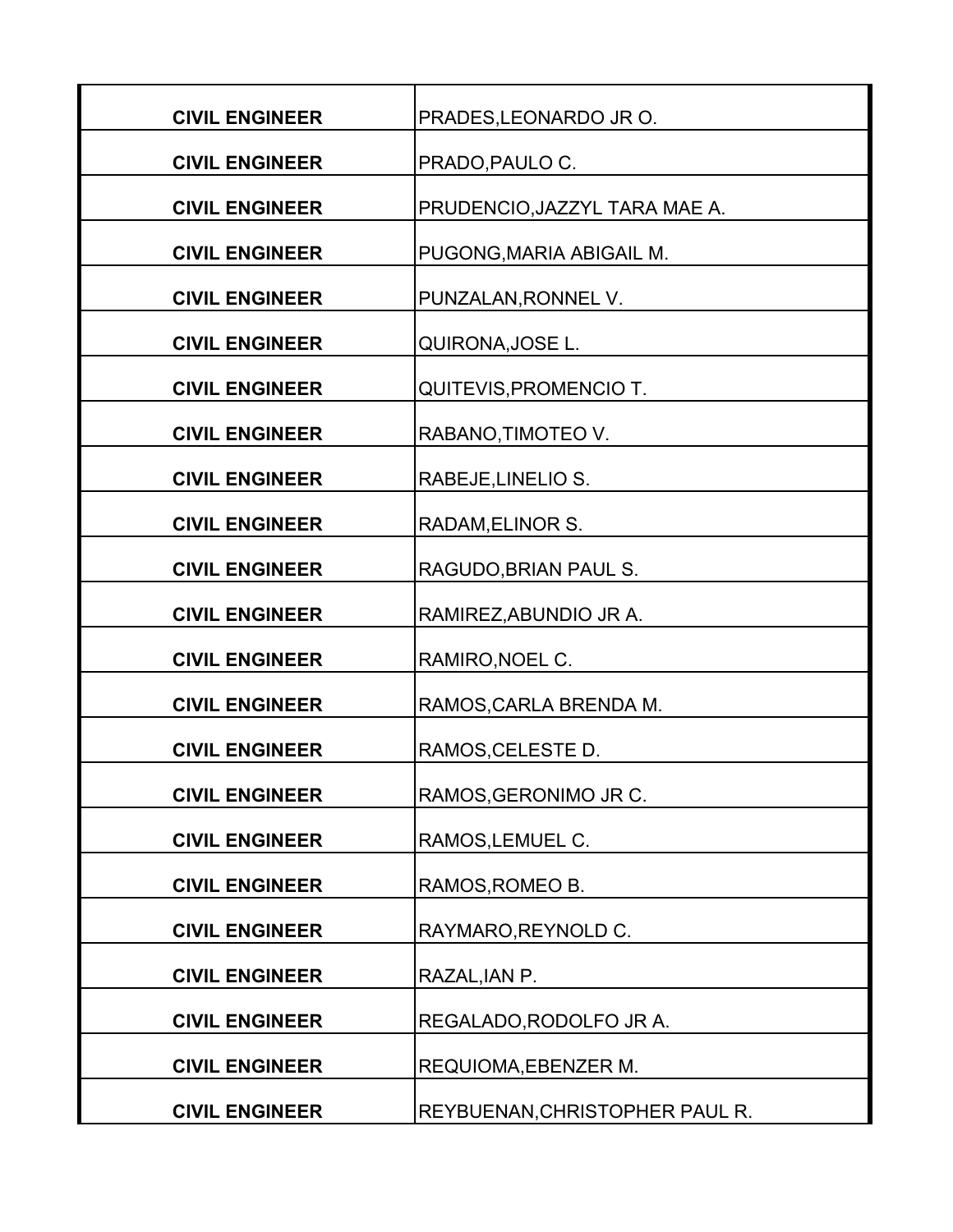| <b>CIVIL ENGINEER</b> | <b>REYES, ANABELLA M.</b>   |
|-----------------------|-----------------------------|
| <b>CIVIL ENGINEER</b> | REYES, LAURO A.             |
| <b>CIVIL ENGINEER</b> | <b>REYES, NINETTE A.</b>    |
| <b>CIVIL ENGINEER</b> | RIALUBIN, JUAN P.           |
| <b>CIVIL ENGINEER</b> | <b>RICAFUENTE, ROMEO N.</b> |
| <b>CIVIL ENGINEER</b> | RICO, ALLEN B.              |
| <b>CIVIL ENGINEER</b> | ROBREDILLO, ROMMEL P.       |
| <b>CIVIL ENGINEER</b> | ROCAFORT, MARK V.           |
| <b>CIVIL ENGINEER</b> | ROJAS, ARIEL C.             |
| <b>CIVIL ENGINEER</b> | ROVERO, MICHAEL GEOVIL L.   |
| <b>CIVIL ENGINEER</b> | ROXAS, ROBERTO T.           |
| <b>CIVIL ENGINEER</b> | RUIZ, MODESTO P.            |
| <b>CIVIL ENGINEER</b> | RUPISAN, JESSIEBELLE P.     |
| <b>CIVIL ENGINEER</b> | SAAVEDRA, ROLANDO D.        |
| <b>CIVIL ENGINEER</b> | SABADO, LOUIE C.            |
| <b>CIVIL ENGINEER</b> | SAGA, VIRGILIO G.           |
| <b>CIVIL ENGINEER</b> | SAIDAR, ALEXANDER M.        |
| <b>CIVIL ENGINEER</b> | SALAMANCA, APOLINARIO B.    |
| <b>CIVIL ENGINEER</b> | SALES, MARIANO S.           |
| <b>CIVIL ENGINEER</b> | SALVADOR, ALEJANDRO F.      |
| <b>CIVIL ENGINEER</b> | SALVADOR, LIGAYA G.         |
| <b>CIVIL ENGINEER</b> | SANCHEZ, JOANNA D.          |
| <b>CIVIL ENGINEER</b> | SANTONIA, VINCENT B.        |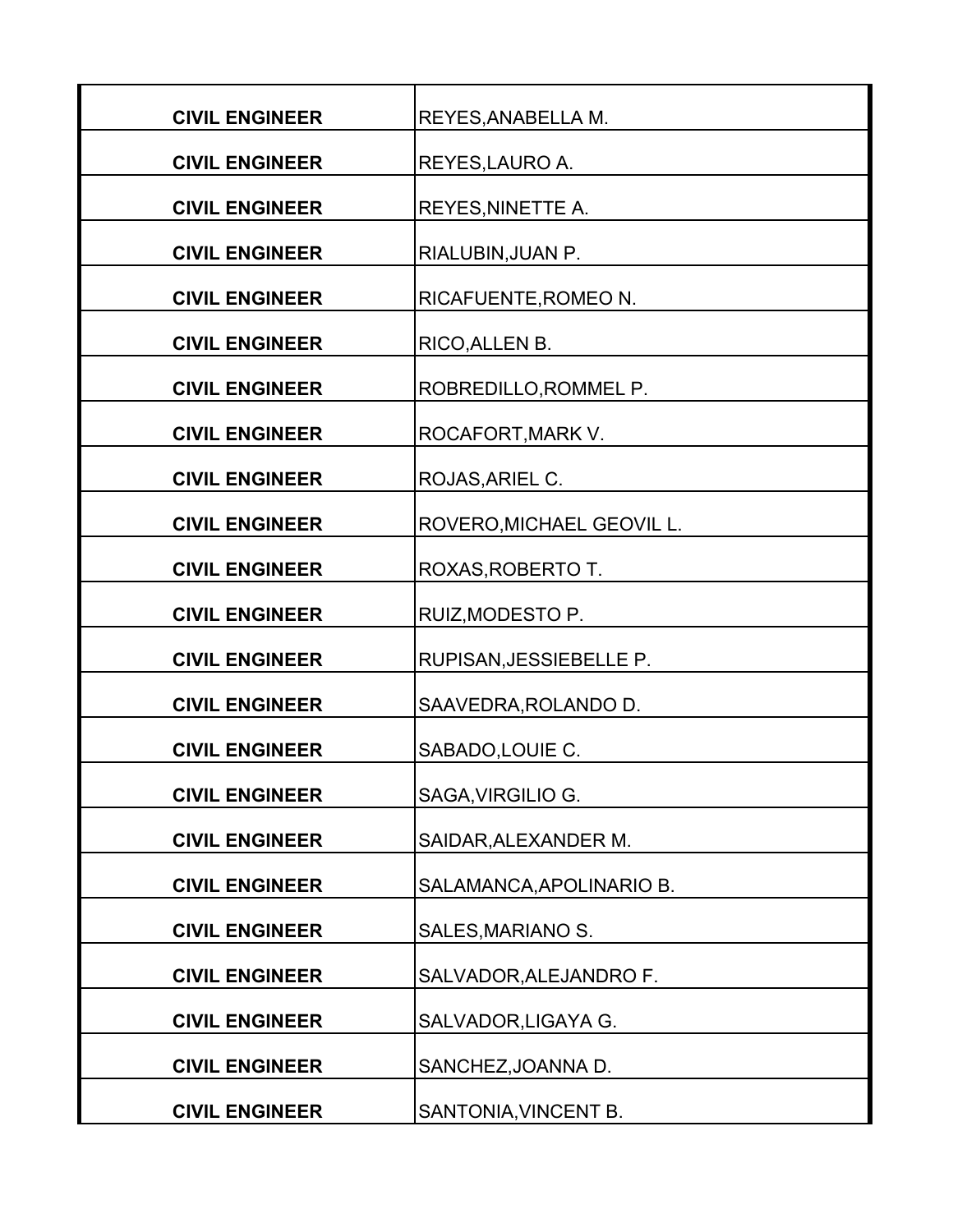| <b>CIVIL ENGINEER</b> | SANTOS, MENELAUS C.           |
|-----------------------|-------------------------------|
| <b>CIVIL ENGINEER</b> | SANTOS, PAOLO S.              |
| <b>CIVIL ENGINEER</b> | SANTOS, VENISE EMMANUEL R.    |
| <b>CIVIL ENGINEER</b> | SANTOS, WALTER JAMES S.       |
| <b>CIVIL ENGINEER</b> | SARDAN, VICTOR A.             |
| <b>CIVIL ENGINEER</b> | SARIO, BERLIN P.              |
| <b>CIVIL ENGINEER</b> | SARMIENTO, GLOSARDO S.        |
| <b>CIVIL ENGINEER</b> | SAYSON-ESCALONA, ROSE MARY.   |
| <b>CIVIL ENGINEER</b> | SEMANA, JACINTO S.            |
| <b>CIVIL ENGINEER</b> | SEMAÑA, MONICO D.             |
| <b>CIVIL ENGINEER</b> | SERRANO, KLINE E.             |
| <b>CIVIL ENGINEER</b> | SEVILLA, ESTELITA D.          |
| <b>CIVIL ENGINEER</b> | SIMBOL, AARON PAUL M.         |
| <b>CIVIL ENGINEER</b> | SINSANO, RONEL L.             |
| <b>CIVIL ENGINEER</b> | SITON, ARISTOTLE S.           |
| <b>CIVIL ENGINEER</b> | SOBERANO, DARWIN O.           |
| <b>CIVIL ENGINEER</b> | SOBIONO, CECILIO JR M.        |
| <b>CIVIL ENGINEER</b> | SOLEDAD, PRINCE SEAN HAMIR D. |
| <b>CIVIL ENGINEER</b> | SOLITE, WINSTON N.            |
| <b>CIVIL ENGINEER</b> |                               |
|                       | SONGCAYAUON, MANUEL P.        |
| <b>CIVIL ENGINEER</b> | SORETA, ANGELO B.             |
| <b>CIVIL ENGINEER</b> | SORIANO, RONALD G.            |
| <b>CIVIL ENGINEER</b> | SORIANO, VERGIL JUAN S.       |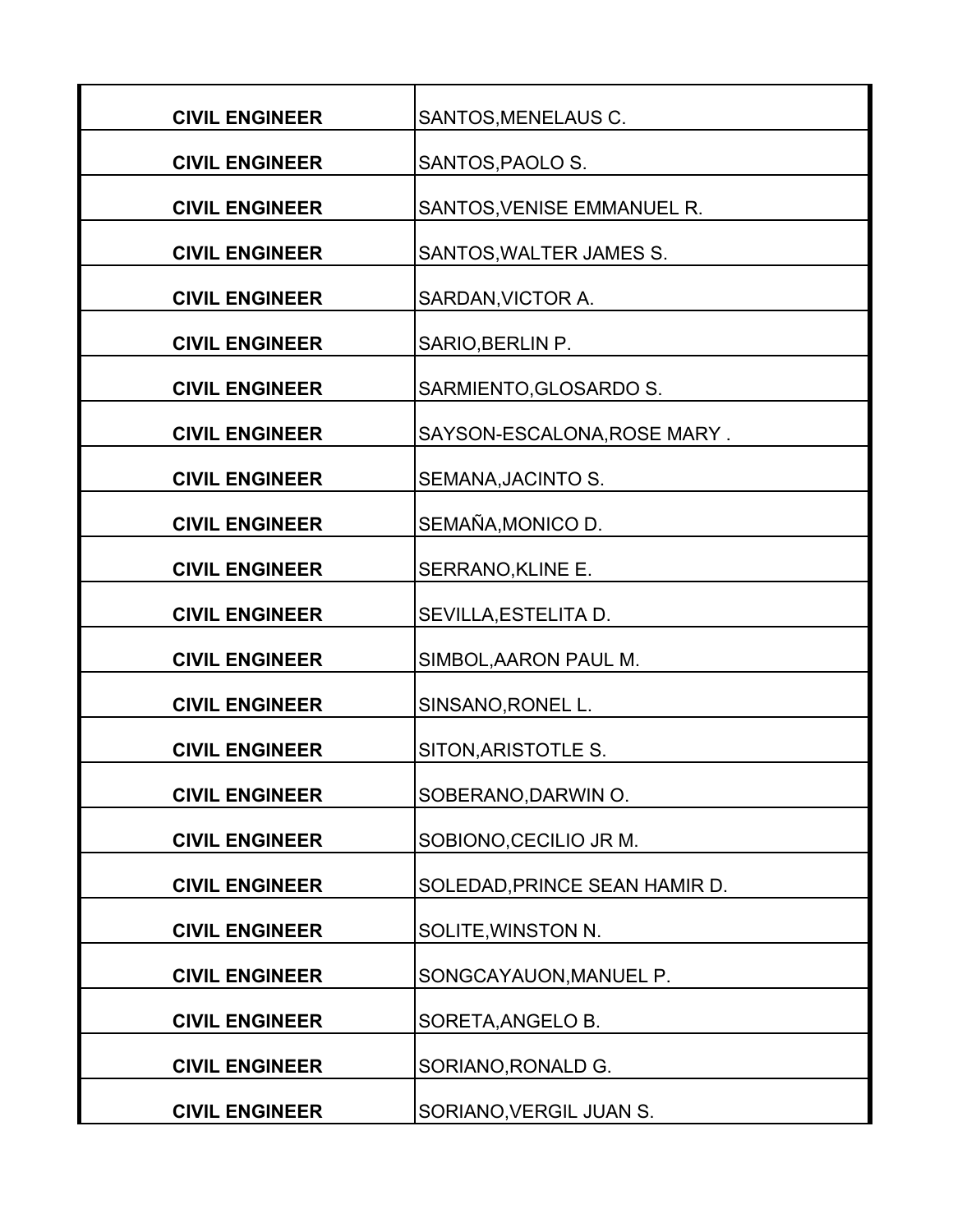| <b>CIVIL ENGINEER</b> | SORIAO, JOSE S.          |
|-----------------------|--------------------------|
| <b>CIVIL ENGINEER</b> | SUBALA, NORMAN B.        |
| <b>CIVIL ENGINEER</b> | SUCRO, VIOLENDA B.       |
| <b>CIVIL ENGINEER</b> | SY, DIVINA C.            |
| <b>CIVIL ENGINEER</b> | TABARANZA, IGMEDIO JR M. |
| <b>CIVIL ENGINEER</b> | TABIOS, SESINANDO JR E.  |
| <b>CIVIL ENGINEER</b> | TABONES, DYMY D.         |
| <b>CIVIL ENGINEER</b> | TABUZO, NESTOR JR T.     |
| <b>CIVIL ENGINEER</b> | TACAN, CRISTINA M.       |
| <b>CIVIL ENGINEER</b> | TAGALA, RUBEN A.         |
| <b>CIVIL ENGINEER</b> | TAGUBA, ELMER C.         |
| <b>CIVIL ENGINEER</b> | TAGUD, FERINA N.         |
| <b>CIVIL ENGINEER</b> | TAGUDIN, NATHANIEL A.    |
| <b>CIVIL ENGINEER</b> | TAGUINOPON, REY O.       |
| <b>CIVIL ENGINEER</b> | TAKINAN, JENNIFER B.     |
| <b>CIVIL ENGINEER</b> | TAMAYO,MONTREXIS T.      |
| <b>CIVIL ENGINEER</b> | TAN, DANTE C.            |
| <b>CIVIL ENGINEER</b> | TARAN, NONILON A.        |
| <b>CIVIL ENGINEER</b> | TAYAG, EDGAR M.          |
| <b>CIVIL ENGINEER</b> | TEOXON, FRANCISCO V.     |
| <b>CIVIL ENGINEER</b> | TESTADO, POLYJEIL B.     |
| <b>CIVIL ENGINEER</b> | TIANGCO, RAYMOND M.      |
| <b>CIVIL ENGINEER</b> | TIBAYAN, REY C.          |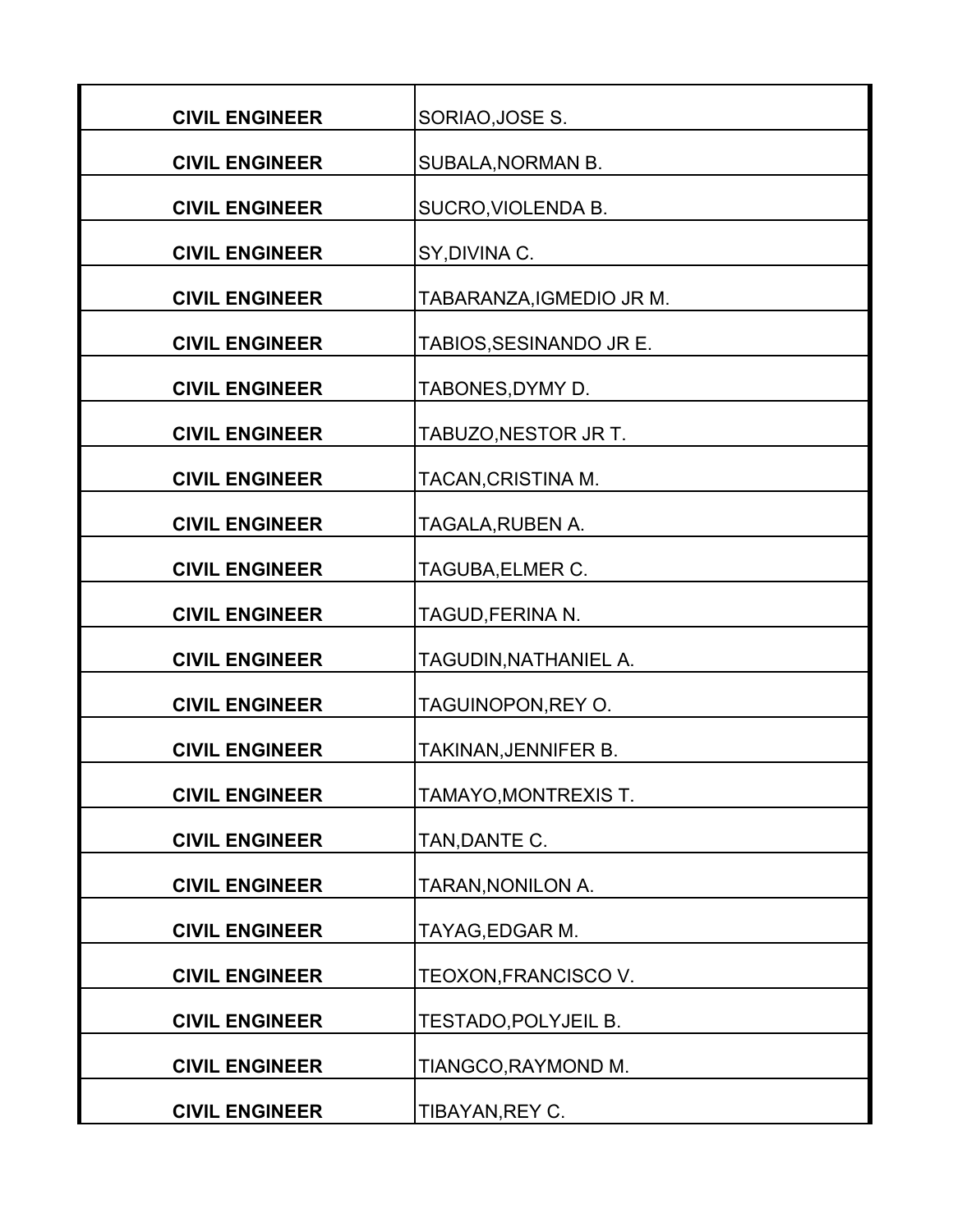| <b>CIVIL ENGINEER</b> | TINAYA, ANTONIO T.       |
|-----------------------|--------------------------|
| <b>CIVIL ENGINEER</b> | TIROL, DEXTER G.         |
| <b>CIVIL ENGINEER</b> | TIU, IAN JUN A.          |
| <b>CIVIL ENGINEER</b> | TOBIANO, JEFFREY T.      |
| <b>CIVIL ENGINEER</b> | TOLEDO, ARNOLD A.        |
| <b>CIVIL ENGINEER</b> | TOLLEDO, GILBERTO R.     |
| <b>CIVIL ENGINEER</b> | TORENTE, CRESCELDA N.    |
| <b>CIVIL ENGINEER</b> | TORRES, DAISY P.         |
| <b>CIVIL ENGINEER</b> | TORRES, EMERSON B.       |
| <b>CIVIL ENGINEER</b> | TORRES, NAPOLEON P.      |
| <b>CIVIL ENGINEER</b> | <b>TROPA, HIRAM K.</b>   |
| <b>CIVIL ENGINEER</b> | TULIO, FLOR ANGEL I.     |
| <b>CIVIL ENGINEER</b> | TUMAOB, SERINO JR A.     |
| <b>CIVIL ENGINEER</b> | TUNGUL, ALEJANDRO V.     |
| <b>CIVIL ENGINEER</b> | UMALI, GAVINO T.         |
| <b>CIVIL ENGINEER</b> | URAG, IRENEO C.          |
| <b>CIVIL ENGINEER</b> | USMAN, MAYAMAN M.        |
| <b>CIVIL ENGINEER</b> | UTANES, JOHN RENE E.     |
| <b>CIVIL ENGINEER</b> | UY, RON JAKE V.          |
| <b>CIVIL ENGINEER</b> | VENTURINA, MARLENE P.    |
| <b>CIVIL ENGINEER</b> | <b>VIBAR, GARY T.</b>    |
| <b>CIVIL ENGINEER</b> | VIBAR, MELVIN B.         |
| <b>CIVIL ENGINEER</b> | <b>VICENTE, ABNER S.</b> |